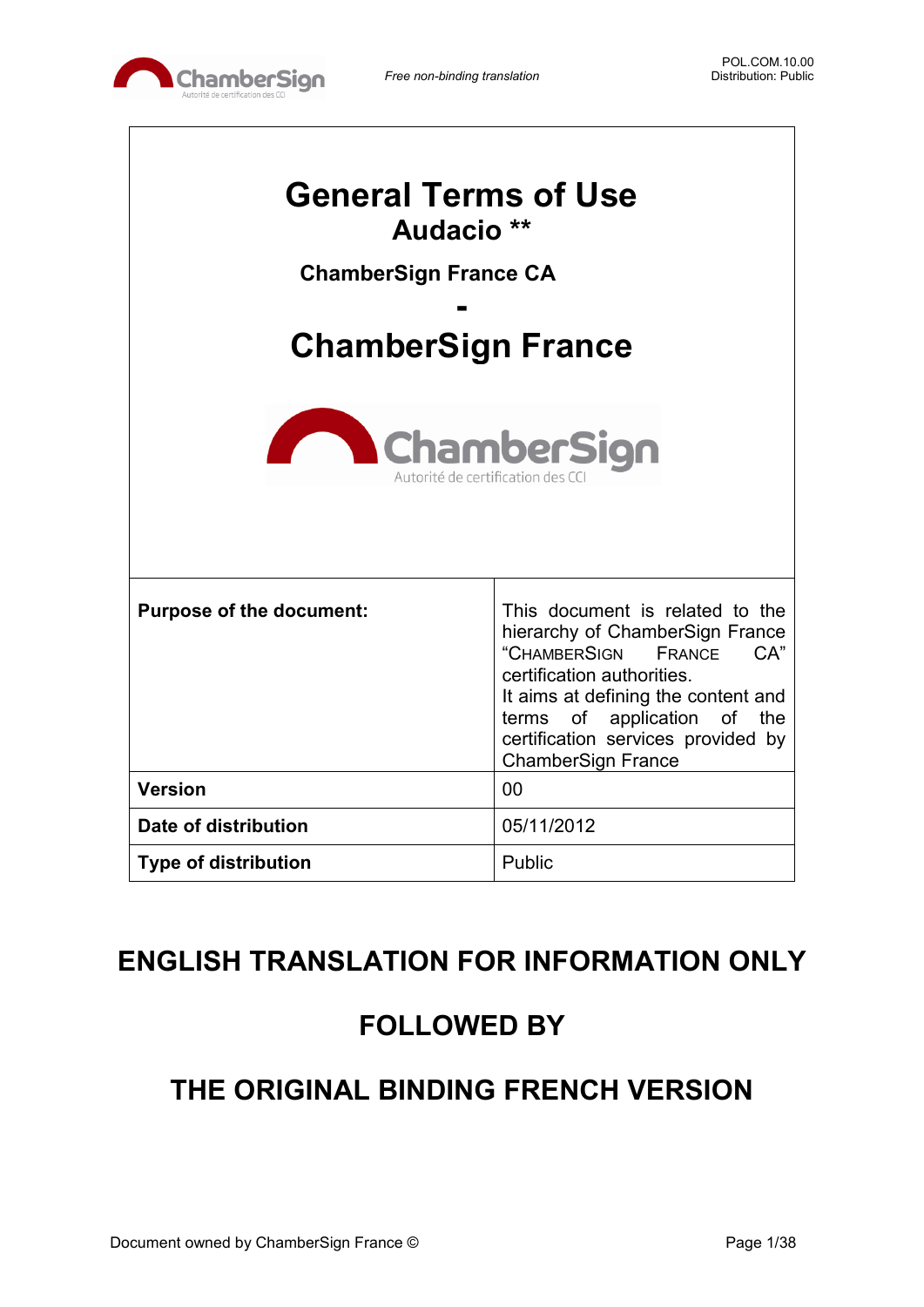

# **CONTENTS**

## **ENGLISH TRANSLATION FOR INFORMATION ONLY**

| 1.                                                   | <b>INTRODUCTION</b>                                                                                                                                                                                                                                                  | $\overline{4}$                                                                                   |
|------------------------------------------------------|----------------------------------------------------------------------------------------------------------------------------------------------------------------------------------------------------------------------------------------------------------------------|--------------------------------------------------------------------------------------------------|
| 2.                                                   | <b>DEFINITIONS</b>                                                                                                                                                                                                                                                   | $\overline{4}$                                                                                   |
| 3.                                                   | <b>PURPOSE</b>                                                                                                                                                                                                                                                       | 6                                                                                                |
| 4.                                                   | <b>TERM - APPLICATION</b>                                                                                                                                                                                                                                            | 6                                                                                                |
| 5.                                                   | REQUESTS FOR CERTIFICATES AND RENEWAL                                                                                                                                                                                                                                | $\overline{7}$                                                                                   |
| 5.1<br>5.2<br>5.3<br>5.4<br>5.5<br>5.6<br>5.7<br>5.8 | REGISTRATION OF CERTIFICATE APPLICATION FILES<br><b>VERIFICATION OF THE REQUEST</b><br>REJECTION OF THE REQUEST<br><b>ISSUANCE OF THE CERTIFICATE</b><br><b>ACCEPTANCE OF THE CERTIFICATE</b><br><b>ASSISTANCE</b><br><b>RENEWAL</b><br>AMENDMENT OF THE CERTIFICATE | $\overline{7}$<br>$\overline{7}$<br>$\overline{7}$<br>8<br>$\,$ $\,$<br>8<br>$\overline{9}$<br>9 |
| 6.                                                   | <b>CONDITIONS FOR USING CERTIFICATES AND RESTRICTIONS</b>                                                                                                                                                                                                            | 9                                                                                                |
| 7.                                                   | <b>CERTIFICATE VERIFICATION PROCEDURE</b>                                                                                                                                                                                                                            | 9                                                                                                |
| 8.                                                   | <b>REVOCATION OF THE CERTIFICATE</b>                                                                                                                                                                                                                                 | 10                                                                                               |
| 9.                                                   | <b>CHAMBERSIGN'S OBLIGATIONS</b>                                                                                                                                                                                                                                     | 10                                                                                               |
| 10.                                                  | <b>HOLDER'S OBLIGATIONS</b>                                                                                                                                                                                                                                          | 11                                                                                               |
| 11.                                                  | <b>OBLIGATIONS OF CERTIFICATE USERS</b>                                                                                                                                                                                                                              | 12                                                                                               |
| 12.                                                  | <b>LEGAL REPRESENTATIVE'S OBLIGATIONS</b>                                                                                                                                                                                                                            | 13                                                                                               |
| 13.                                                  | <b>PRICE</b>                                                                                                                                                                                                                                                         | 14                                                                                               |
| 14.                                                  | <b>GUARANTEES AND EXCLUSIONS</b>                                                                                                                                                                                                                                     | 14                                                                                               |
| 14.1<br>14.2                                         | <b>GUARANTEES</b><br><b>EXCLUSIONS</b>                                                                                                                                                                                                                               | 14<br>15                                                                                         |
| 15.                                                  | <b>LIABILITY</b>                                                                                                                                                                                                                                                     | 15                                                                                               |
| 16.                                                  | <b>INSURANCE</b>                                                                                                                                                                                                                                                     | 16                                                                                               |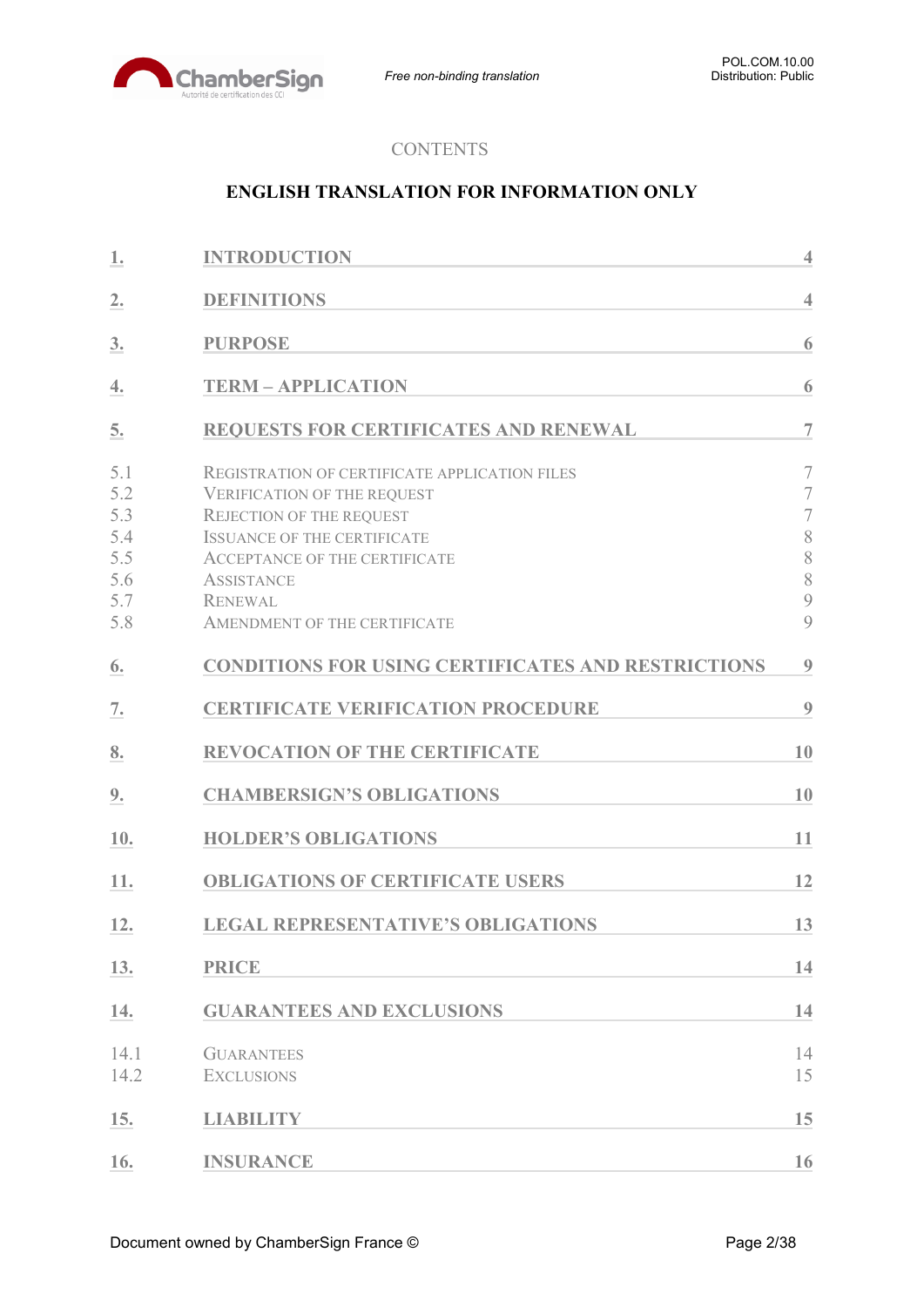|     | ChamberSign<br>Autorité de certification des CCI | Free non-binding translation                              | POL.COM.10.00<br><b>Distribution: Public</b> |
|-----|--------------------------------------------------|-----------------------------------------------------------|----------------------------------------------|
| 17. | <b>CONFIDENTIALITY</b>                           |                                                           | 16                                           |
| 18. | <b>INTELLECTUAL PROPERTY</b>                     |                                                           | 17                                           |
| 19. | <b>PERSONAL DATA</b>                             |                                                           | 17                                           |
| 20. | <b>TERMINATION OF THE SUBSCRIPTION</b>           |                                                           | 17                                           |
| 21. | <b>GOOD FAITH</b>                                |                                                           | 18                                           |
| 22. | <b>CONSERVATION</b>                              |                                                           | 18                                           |
| 23. | <b>NULLITY</b>                                   |                                                           | 19                                           |
| 24. | <b>ENTIRE AGREEMENT</b>                          |                                                           | 19                                           |
| 25. | <b>LANGUAGE - BINDING VERSION</b>                |                                                           | 19                                           |
| 26. |                                                  | <b>DISPUTE SETTLEMENT - JURISDICTION - APPLICABLE LAW</b> | 19                                           |
|     |                                                  |                                                           |                                              |

| <b>VERSION ORIGINALE EN FRANCAIS</b> | 20 A 38 |
|--------------------------------------|---------|
|                                      |         |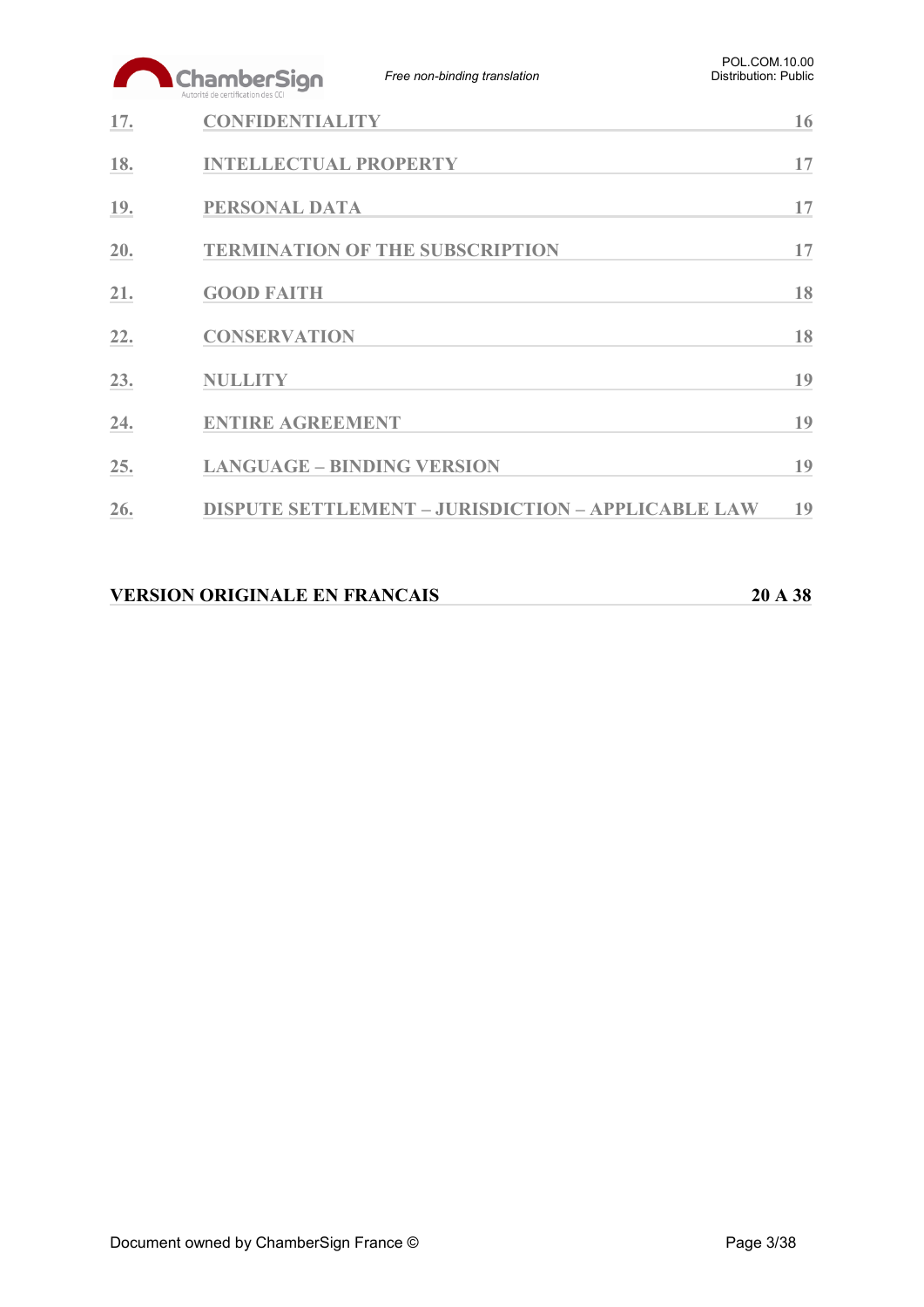

## <span id="page-3-0"></span>**1. INTRODUCTION**

1. ChamberSign France provides the legal representative, holder and certificate user with certification services.

2. Any use of the services offered implies the consultation and unreserved acceptance of these general terms.

3. The legal representative, holder and certificate user acknowledge that they have read, understood and approved these general terms and the certification policy of the Audacio \*\* certificate of ChamberSign France CA 1.2.250.1.96.1.7.2.3, accept their content in full and acknowledge that they are bound by all of their provisions.

4. The legal representative, holder and certificate user acknowledge that they have the necessary skills and means for using the certificates.

5. The certificate user acknowledges having checked that the IT configuration used is completely secure and that it does not contain any virus and that it is in perfect working condition.

6. The legal representative, the holder and the certificate user acknowledge that they are aware of the type, purpose and terms of using the certificates and have claimed and obtained the information required for using the certificates in full knowledge of the facts.

### <span id="page-3-1"></span>**2. DEFINITIONS**

7. The terms defined below shall have the following meanings between the parties:

- "user application": application services using certificates issued by ChamberSign France for purposes of authentication and signature of the holder;

- "authentication": aims at checking the identity claimed by a person or machine (hereafter referred to as "entity"). Generally speaking, the authentication is preceded by an identification, which enables this entity to make itself known to the system through an element that has been given to it. In other words, the identification consists in providing a previously-registered identity, and the authentication consists in providing proof of this identity;

- "certification authority" or "CA": legal entity which, within an electronic certification service provider (CSP), is in charge, in the name and under the latter's liability, of applying a certification policy and has the capacity to issue electronic certificates in relation to this certification policy. It is hereafter referred to by the words "ChamberSign France". It is qualified in article 7 of decree no. 2001-272 of  $30<sup>th</sup>$  March 2001 taken as application of article 1316-4 of the French Civil Code and regarding electronic signatures;

- "delegated registration authority" or "DRA": only intervenes during the one-on-one meeting with the holder and the handover of the key support;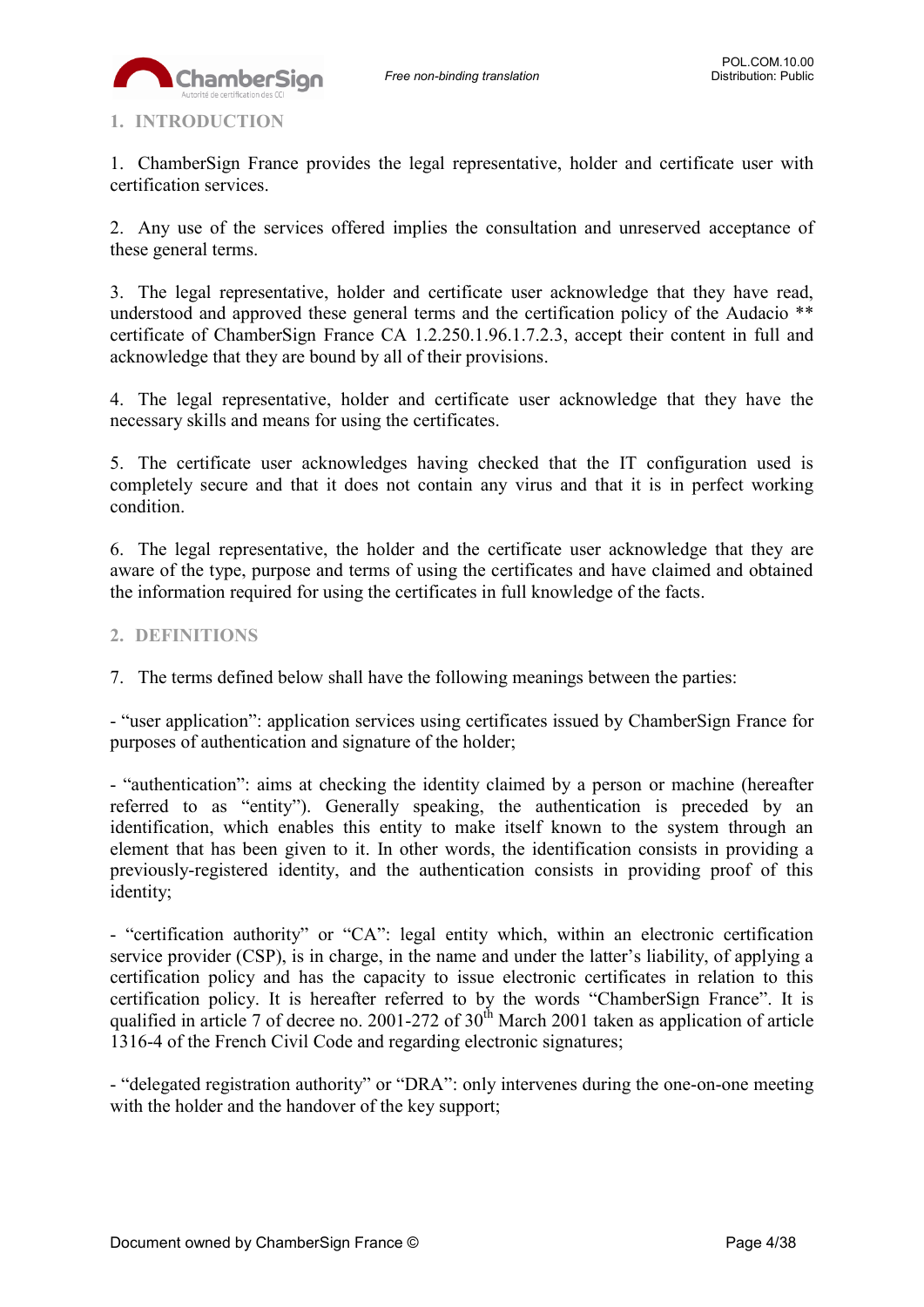

**-** "key pair": couple of keys made up of one public key and one private key, generated in relation to a PKI-type of infrastructure (technical solutions based on public-key cryptography);

**-** "registration office" or "RO": checks the identification information of the future holder of a certificate, and where necessary other specific attributes, before transferring the corresponding request to the appropriate KMI department;

- "certificate": electronic file certifying that a key pair belongs to the holder or to the material element or software identified in the certificate. The certificate is signed by the certification authority;

- "compromise": disclosure or suspected disclosure or loss of confidential information as a result of infringing a security measure and leading to a possible loss in confidentiality and/or integrity of the data in question;

- "certification practices statement"**:** text defining the practices used by a certification authority in order to issue certificates and more generally the practices of all of the components of the certification authority in the whole life-cycle of a certificate; hereafter referred to as "CPS";

**-** "confidential data": the holder's strictly personal data which should absolutely be kept secret and which are: the certificate's private key, the collection code and the activation code of the private key;

- "entity": administrative authority or company defined broadly, i.e. also private-law legal entities such as associations;

- "key management infrastructure": series of components, functions and processes devoted to managing cryptographic keys and their certificates used by trustworthy services; hereafter referred to as "KMI";

- "LAR": list of certification authority revoked certificates;

- "CRL": certificate revocation list;

- "certification agent": person appointed by the legal representative of the customer entity in order to collate the documents of the certificate application files, to perform the one-on-one recognition with the holders and to perform the certificate revocation requests;

- "OID": object identifier identifying the certification authority's certification policy;

**-** "certification policy": series of rules, identified by a name (OID), defining the standards with which ChamberSign France complies in relation to these terms and indicating the applicability of a certificate to a particular community and/or to a class of applications with shared security standards; hereafter referred to as "CP";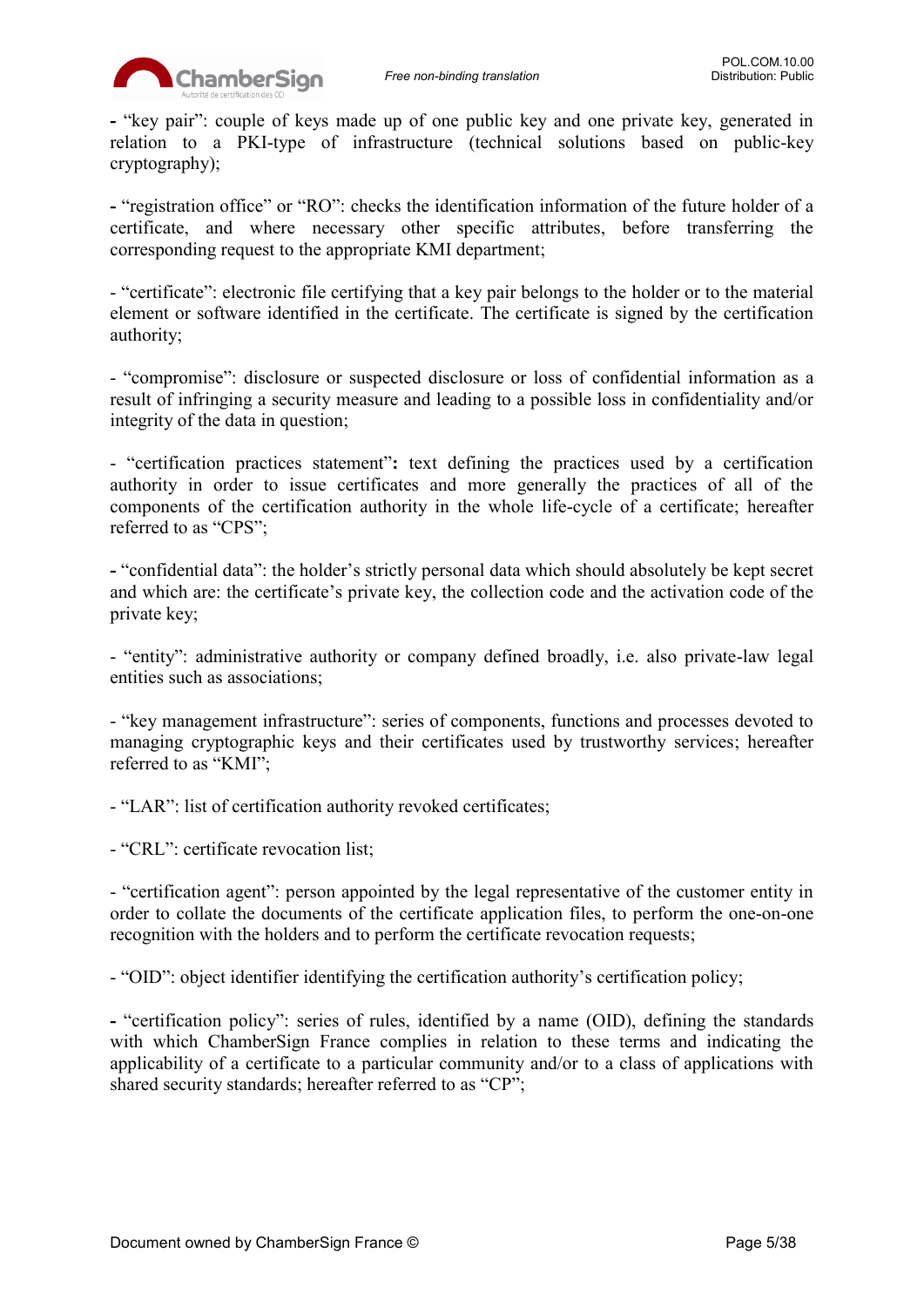

**-** "holder"**:** private individual identified in the certificate and who holds the private key corresponding to the public key that is in this certificate;

**-** "revocation": action performed by the holder, agent, a legal representative of the entity or ChamberSign France which aims at ceasing the validity of the certificate. This action may be performed further to a change in information contained in the certificate or in the case of a compromise. In this respect, a certificate which has been revoked is recorded on the CRL (certificate revocation list);

**-** "electronic signature": use of a reliable identification process guaranteeing its relation with the deed to which it is attached, in accordance with applicable legislation;

-"certificate user": entity or private individual receiving a certificate and who relies on it for checking an authentication value from the holder of the certificate or for checking an electronic signature from the holder of the certificate; Example: addressee of a signed email or signatory of a contract signed electronically.

### <span id="page-5-0"></span>**3. PURPOSE**

8. These general terms aim at defining the content and methods of application of the certification services provided by ChamberSign France as certification authority to the holders, legal representative, DRA and certification agent, and at specifying the undertakings and obligations of these various parties involved.

### <span id="page-5-1"></span>**4. TERM – APPLICATION**

9. These general terms of use are binding on the legal representative, the holder and the certification agent, where appropriate, as from their acceptance by the latter. They vouch for these general terms being respected by the certificate user.

10. These general terms are binding throughout the whole period of the services being put online, without prejudice to any updates to them.

11. ChamberSign France undertakes to provide the legal representative, the holder and the certification agent, where appropriate, with the new general terms of use.

12. Any use of the services by the legal representative, the holder and the agent after the amendments of the general terms implies acceptance by the latter of the new general terms.

13. The general terms of use apply as from their signature.

14. The supply of the certification services is subject to the payment of the agreed price.

15. The general terms of use are signed for a period of three years.

16. These general terms of use may be renewed automatically once, for a period of three years.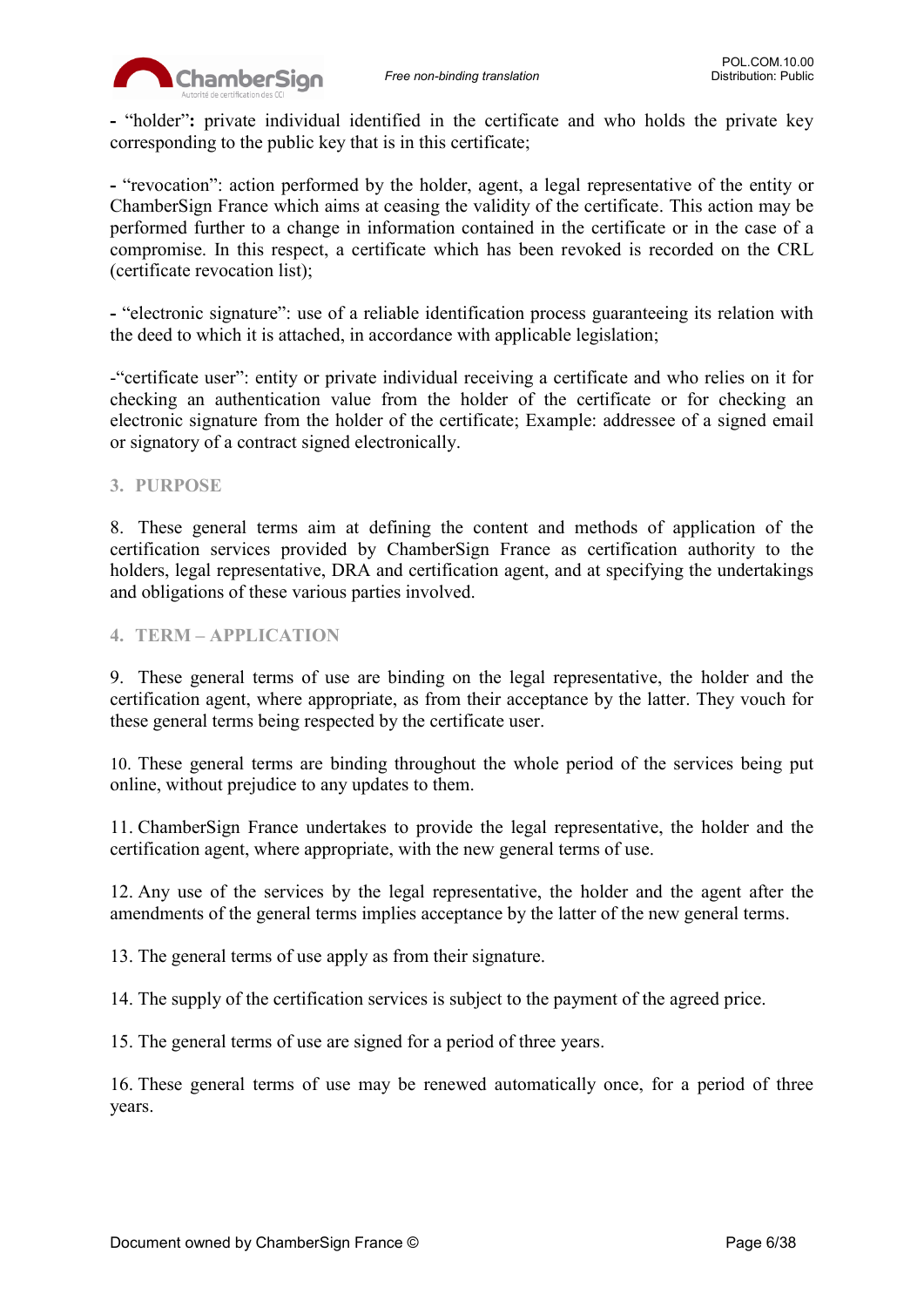

17. In the case of absence of renewal or when the customer entity has not settled the renewal price, these general terms are automatically terminated.

18. The certificates will then no longer be usable and shall be revoked by ChamberSign France after information sent to the customer entity.

<span id="page-6-0"></span>**5. REQUESTS FOR CERTIFICATES AND RENEWAL**

### <span id="page-6-1"></span>**5.1 REGISTRATION OF CERTIFICATE APPLICATION FILES**

19. The certificate application file sent to ChamberSign France will include at least the following elements:

- a written certificate request, signed and dated less than three months ago by the future holder and, if different, by the legal representative or his/her assignee or the certification agent;
- an official valid identification document of the future holder including an ID photograph presented to ChamberSign France which keeps a copy of it;
- an official valid identification document of the signatory of the request including an ID photograph presented to ChamberSign France which keeps a copy of it;
- the general terms of use, signed.

20. The holder or the legal representative of the entity and the agent may make a certificate request by completing the certificate request form on the ChamberSign France website: [www.chambersign.fr.](http://www.chambersign.fr/)

21. They then send the supporting documents required by post, or attend the registration office directly.

22. The supporting documents to be enclosed when making an initial certificate request are specified in the subscription form.

<span id="page-6-2"></span>**5.2 VERIFICATION OF THE REQUEST**

23. The registration office performs the following operations:

- checks and confirms the identity of the future holder;
- checks the coherency of the supporting documents presented;
- ensures that the future holder is aware of the terms applicable for using the certificate as stipulated in this document.

### <span id="page-6-3"></span>**5.3 REJECTION OF THE REQUEST**

24. In the case of missing documents and after a reminder regarding the supply of these documents, the registration office reserves the right to reject the certificate request.

25. It informs the holder, certification agent or legal representative of the entity of the same.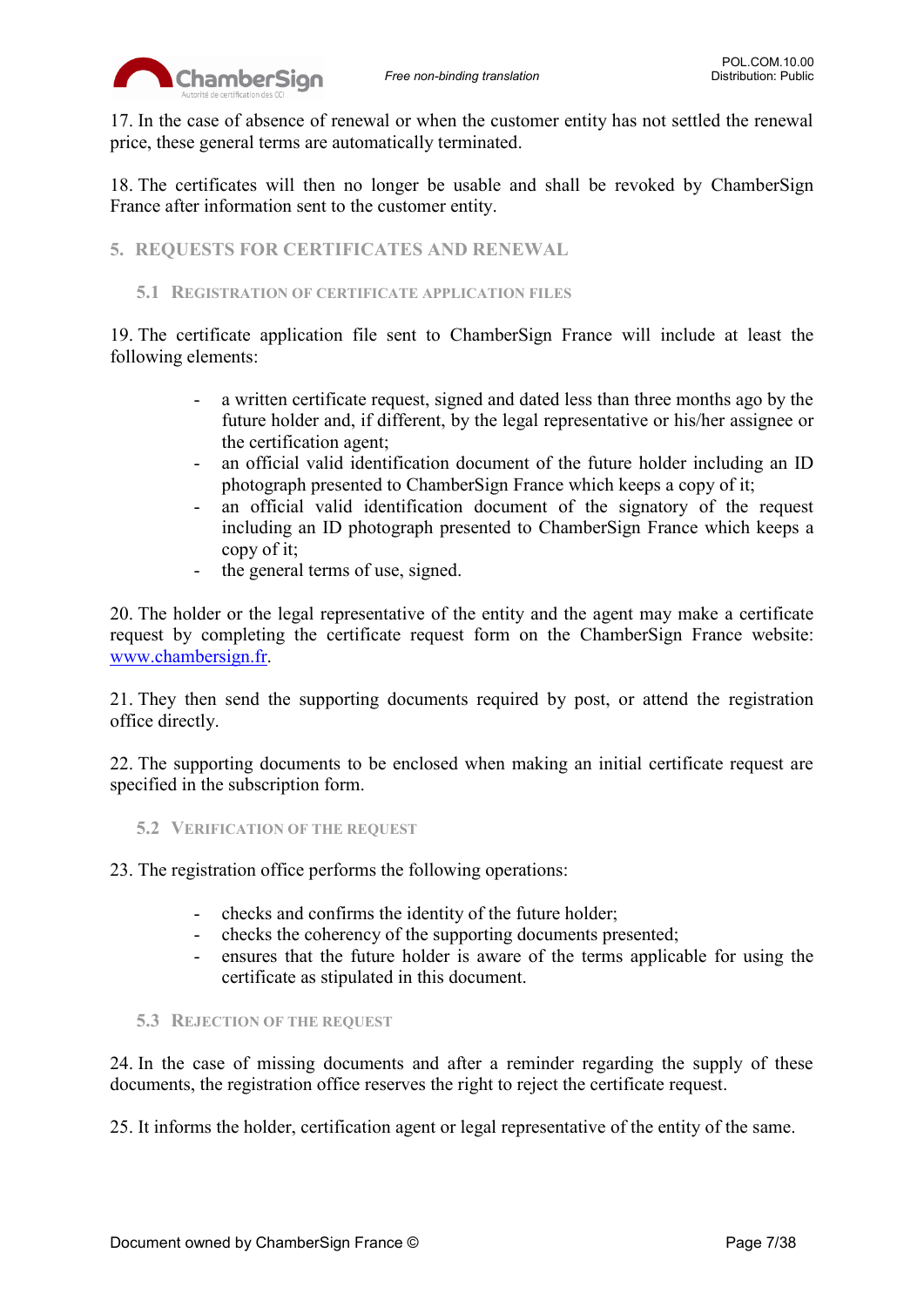

<span id="page-7-0"></span>**5.4 ISSUANCE OF THE CERTIFICATE**

26. After authentication of the origin and verification of the integrity of the request sent by the registration office, ChamberSign France generates the certificate, the holder's key pair, his/her authentication and signature mechanism, the activation codes ...

27. Each certificate request is subject to a one-on-one meeting of the holder with an RO, a DRA agent or the certification agent.

28. The one-on-one recognition process may be performed, where appropriate, with a representative of ChamberSign France empowered for this purpose during the latter's visit to the holder, in particular when performing a training session on electronic signatures given by ChamberSign France.

29. The availability of the certificates issued by ChamberSign France after the registration process gives rise to the issue of an availability notice via email sent to the holder who should follow the instructions set out in the said message in order to collect them.

30. For certificates confined on physical media (USB flash drives), the physical media and ChamberSign France certificates are collected from the RO, the DRA, the certification agent or from a person appointed by ChamberSign France.

These certificates are generated on Gemalto MultiApp ID IAS ECC media.

31. The holder must collect his/her certificate as from receipt of the message informing him/her of its availability. ChamberSign France reserves the right to abandon the certificate issuance process if the holder has not come forward to collect his/her certificate 2 months after the said message.

<span id="page-7-1"></span>**5.5 ACCEPTANCE OF THE CERTIFICATE**

32. ChamberSign France is informed of the collection of each certificate. The holder must test his/her certificate by using the service provided for this purpose on the ChamberSign France website.

33. The holder is required to inform ChamberSign France of any inaccuracy or fault in the Certificate within seven business days following the collection of the Certificate, in order for the latter to be revoked and a new one provided.

34. The holder is deemed to have tested and accepted his/her certificate once a period of 2 months has passed after collection of the Certificate or if he/she has used his/her certificate.

### <span id="page-7-2"></span>**5.6 ASSISTANCE**

35. In order to assist the holder, technical instructions on using the certificate are delivered to him/her during the one-on-one meeting and a telephone assistance or hot line is available on 08 92 23 02 52 (0.34 Euros incl. taxes per minute in Metropolitan France only) from 9a.m. to noon and from 2p.m. to 5p.m., on business days.

36. A tutorial and a FAQ section are available on the ChamberSign France website at the following address: [http://www.chambersign.fr.](http://www.chambersign.fr/)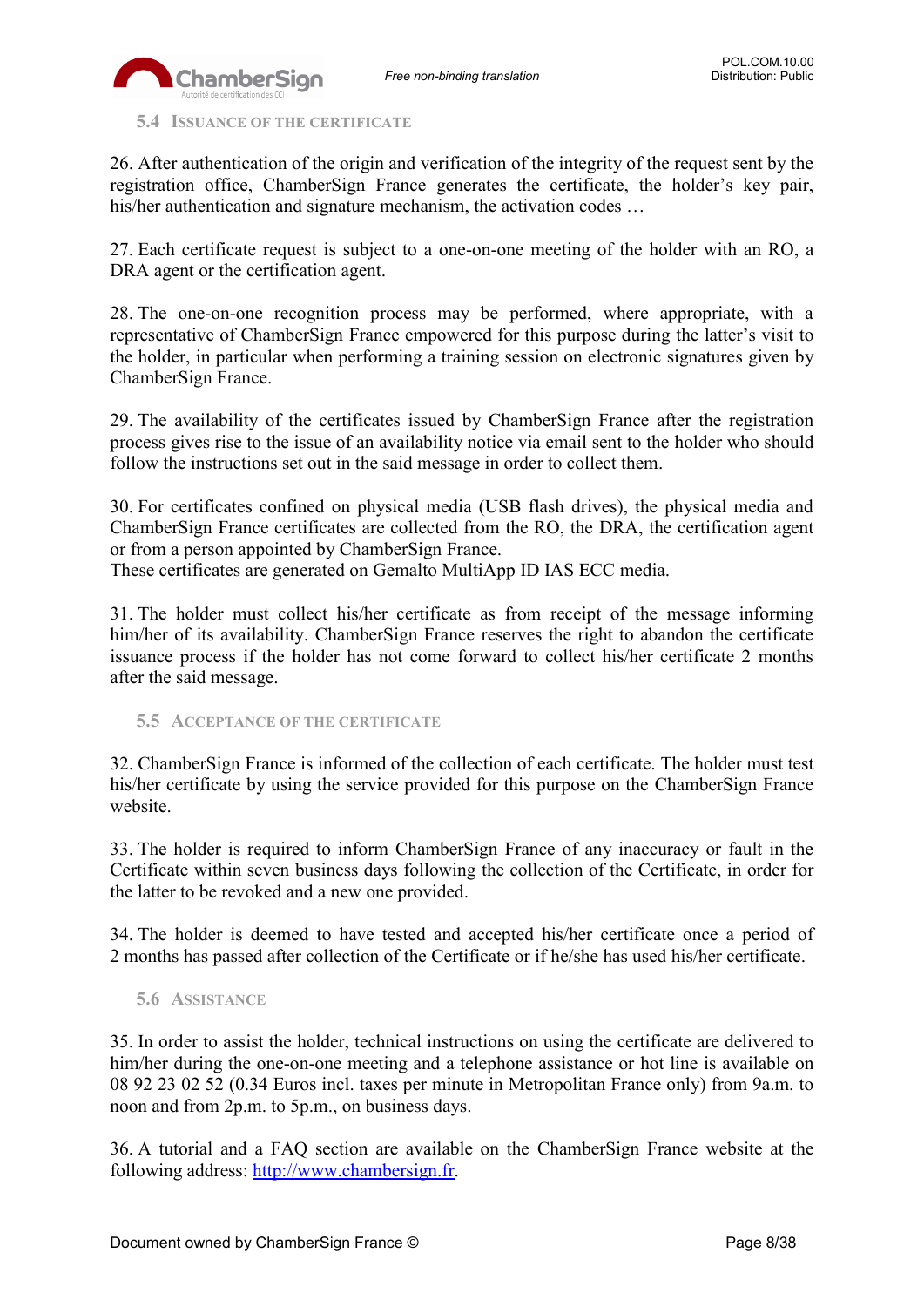### <span id="page-8-0"></span>**5.7 RENEWAL**

37. The renewal of a certificate at the end of its validity period implies sending the supporting documents that are no longer valid or that have been amended, in accordance with the subscription form. All holders are informed by email of the upcoming expiry of their certificate. If the holder wishes to renew it, he/she makes a renewal request before the expiry date on the ChamberSign France website.

38. The renewal of a certificate only implies a change in validity dates but not in any of the other pieces of information which remain identical to the previous certificate.

39. The renewal of the certificate implies a renewal of the corresponding key pair.

<span id="page-8-1"></span>**5.8 AMENDMENT OF THE CERTIFICATE**

40. The amendment of a certificate corresponds to changes in information without changing the public key. ChamberSign France does not make any amendment to a certificate; in the case of a change in the information contained in the certificate, a new certificate request must be made, in accordance with the terms and conditions set out in paragraphs 73 and 93 of these general terms of use.

<span id="page-8-2"></span>**6. CONDITIONS FOR USING CERTIFICATES AND RESTRICTIONS**

41. The use of the holder's private key and of the certificate must remain strictly limited to authentication and electronic signature services.

42. The certificates must not be used for personal purposes.

43. For signature purposes, the certificates may not be used for transactions exceeding an amount of  $€500000$ 

<span id="page-8-3"></span>**7. CERTIFICATE VERIFICATION PROCEDURE**

44. ChamberSign France undertakes to provide a consultancy service on its [www.chambersign.fr](http://www.chambersign.fr/) website enabling to check the validity of the certificates it has issued.

45. This service is available 24 hours a day.

46. The information made available by ChamberSign to the certificate user will enable the latter to check and validate the status of a certificate and of all of the corresponding certification chain, prior to its use, i.e. to check the signatures of the chain's certificates, as the signatures guarantee the origin and integrity of the CRL / LAR.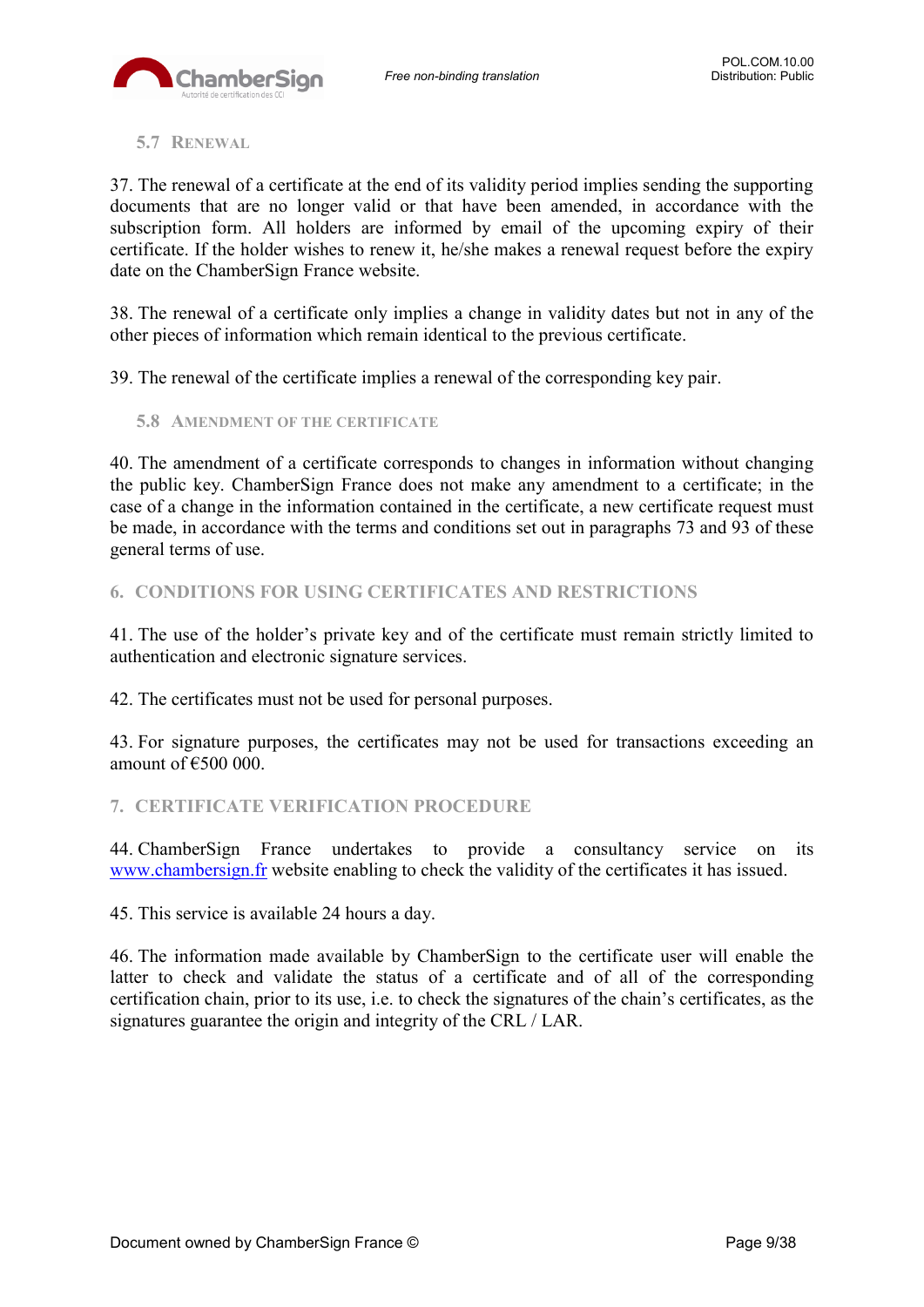# <span id="page-9-0"></span>**8. REVOCATION OF THE CERTIFICATE**

ChamberSion

47. The Certificate may be revoked at any time either by fax, or by registered letter with confirmation of receipt sent to the RO, or online from the following website: [www.chambersign.fr.](http://www.chambersign.fr/)

48. A certificate may be revoked in particular for the following reasons:

- amendment in information contained in the certificate:
- inaccurate information provided in the registration file;
- lack of payment of the price of the certificate by the legal representative or the holder;
- possible or proved compromise of the holder's private key;
- lack of respect by the holder of the rules for using the certificate;
- lack of respect by the holder and/or, where appropriate, the certification agent or the entity of ChamberSign France's CP obligations;
- performance of fraudulent operations;
- termination of the subscription;
- request for revocation of the certificate;
- departure, change in address, death of the holder;
- transfer or stoppage of activity of the holder's entity.

49. The revocation request may be made by the following persons:

- holder;
- certification agent;
- a legal representative of the entity;
- ChamberSign France.

50. When several certificates are stored on the same medium by the holder, the holder must revoke all of these certificates.

51. The revocation request may be made 24 hours a day on the ChamberSign France website.

52. The revocation request may undergo a verification procedure of the information regarding the person making the request and their authority in relation to the certificate.

53. The holder receives confirmation of this revocation, by email.

54. The holder acknowledges and accepts that any use of the certificate, after having become aware of the occurrence of any of the above-mentioned events, will be at his/her own risk, without prejudice to any legal action for liability that ChamberSign France reserves the right to instigate against the holder.

### <span id="page-9-1"></span>**9. CHAMBERSIGN'S OBLIGATIONS**

55. ChamberSign France allocates an OID to its CP which is included in the corresponding certificates that it undertakes to have evolved in the case of evolution in its CP.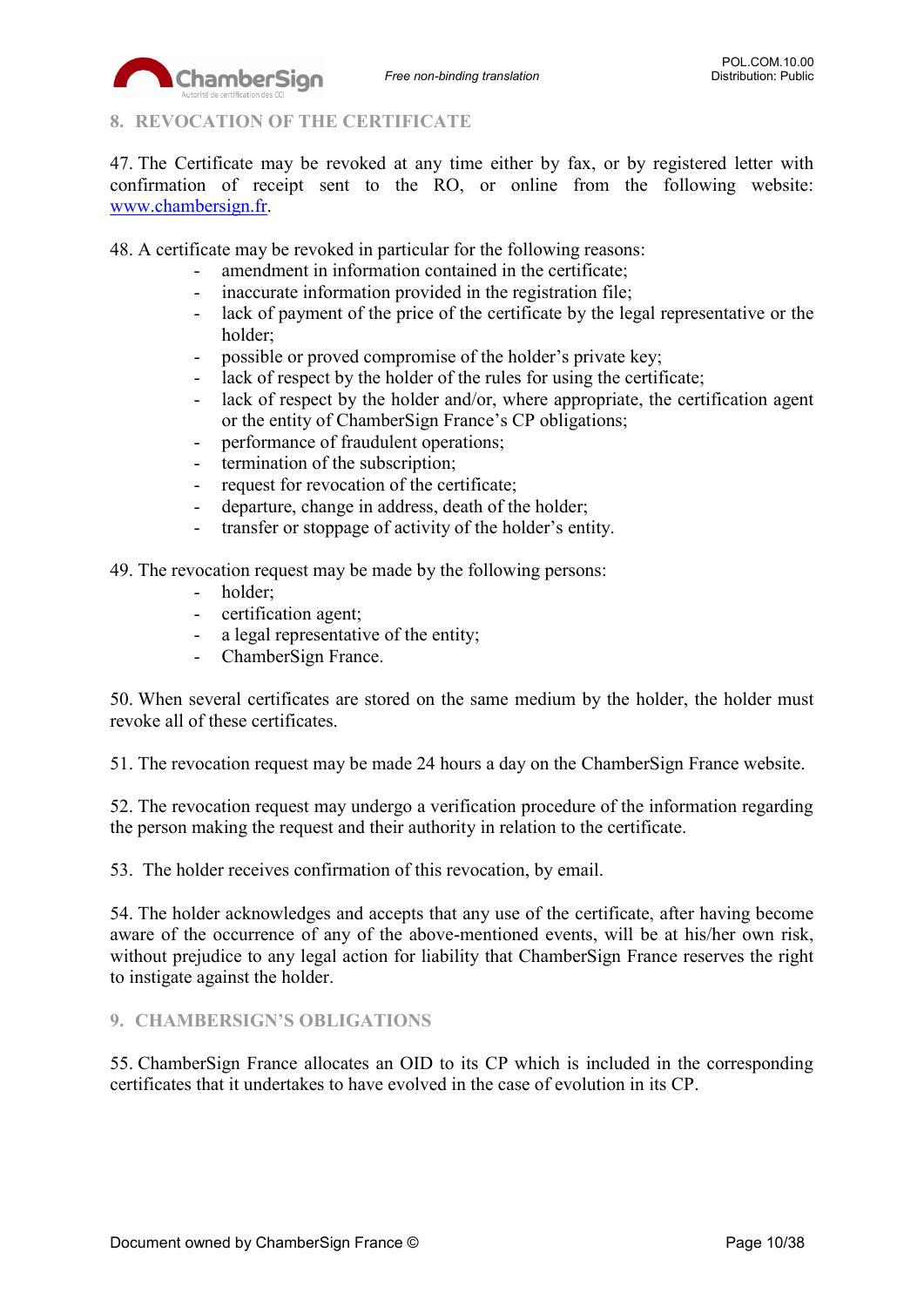

56. It undertakes to ensure the control by the Registration Office of the identification of the Holder, the Legal Representative and where appropriate, the Certification Agent wishing to obtain a signature Certificate.

57. ChamberSign France undertakes to perform the certification services in accordance with the terms and conditions and subject to the restrictions of these general terms of use.

58. ChamberSign France undertakes to show the users of its certificates that it has issued a certificate for a given holder and that this holder has accepted the certificate.

59. It undertakes to endeavour to create and issue certificates that contain information deemed as accurate.

60. For this, ChamberSign France undertakes to ensure that the certificate application file is complete, and that the documents provided apparently comply.

61. It undertakes to ensure that the electronic signature certificate is delivered to the holder within a period of 48 hours as from receipt of a full file by the registration office.

62. It undertakes to establish, by issuing a certificate, a link between the identity of a person and the information contained in the said certificate.

63. Should the legal representative use the services of an assignee, the Registration Office undertakes to inspect the assignee's identity and to check the existence of an authorisation signed between the legal representative and the assignee.

64. ChamberSign France takes all reasonable steps to ensure that the holders are aware of their rights and obligations regarding the use and management of the keys, the certificates and the equipment and software used for the purpose of the KMI.

65. ChamberSign France takes all necessary measures in order to cover its liability related to its operations and/or activities and possesses the financial stability and resources required for working in compliance with the CP.

66. ChamberSign France has a general obligation of surveillance as regards the security and integrity of the certificates issued by it or one of its components.

67. ChamberSign France undertakes to ensure the proper functioning of the certificates that it issues.

### <span id="page-10-0"></span>**10. HOLDER'S OBLIGATIONS**

68. The holder undertakes to provide all useful, accurate and updated information for creating and managing the certificates throughout the whole term of the agreement.

69. The holder vouches for the accuracy of the information provided and the comprehensiveness of the supporting documents required for the registration in accordance with the article entitled "Requests for certificates and renewal" of these general terms.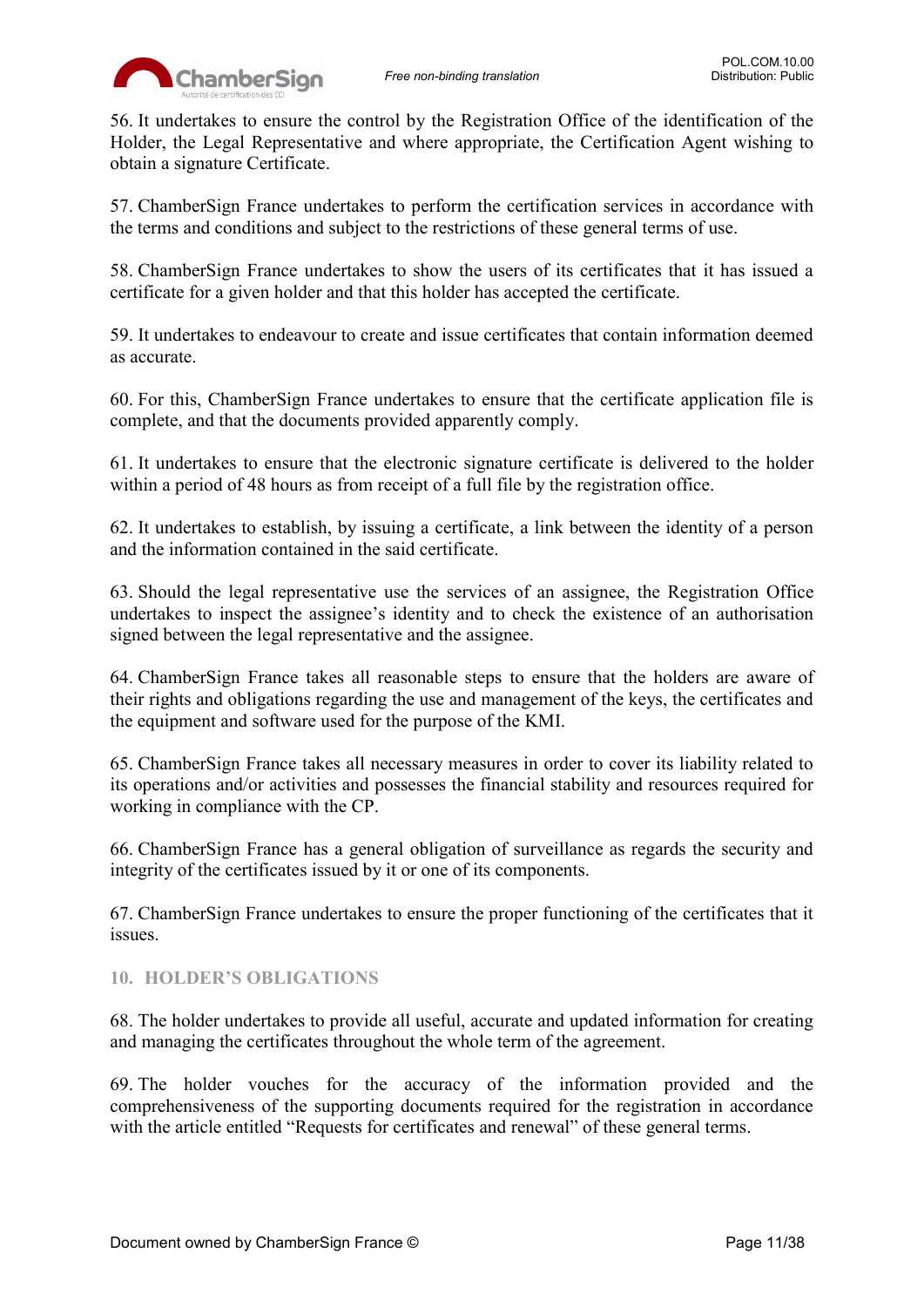

70. The holder acknowledges and accepts that the information provided in this respect is kept and used by ChamberSign France in order to manage the certificates in accordance with the conditions stipulated by law and in particular those regarding the protection of personal data.

71. The holder informs ChamberSign France of any amendment regarding the information contained in his/her certificate.

72. ChamberSign France reserves the possibility to perform random checks regarding the accuracy of the information contained in the certificate.

73. Amendments regarding the information contained in the certificate must be sent by letter with the supporting documents required to the related RO, within a period of 30 days as from their occurrence. Otherwise, ChamberSign France reserves the right, once the period has passed, to revoke the Certificate (or terminate the general terms of use).

74. The holder acknowledges that he/she has been informed of the conditions of installing the certificates of ChamberSign France. In particular, the certificate is the subject of a tutorial available on the ChamberSign France website.

75. The holder chooses equipment and software providing security in keeping with his/her needs for the installation and protection of the certificates and physical media.

76. The holder undertakes to respect the authorised uses of the key pairs and certificates.

77. The holder protects his/her private key by means that are adapted to his/her surroundings.

78. The holder protects his/her activation data and, where appropriate, implements it.

79. The holder protects the access to his/her certificates base.

80. The holder respects the conditions of using his/her private key and the corresponding certificate.

81. The holder must make a revocation request, immediately, of his/her certificate, sent to the Registration Office or made on the [www.chambersign.fr](http://www.chambersign.fr/) website, in the case of compromise or suspected compromise of his/her private key (or the activation data).

82. The holder undertakes not to deliver the certificate attributed to him/her or the protection codes of this certificate.

83. The holder is informed that the personal identity information may be used as elements of authentication during the revocation request.

<span id="page-11-0"></span>**11. OBLIGATIONS OF CERTIFICATE USERS**

84. The certificate users undertake to respect these general terms.

85. The certificate users check and respect the purpose for which a certificate has been issued.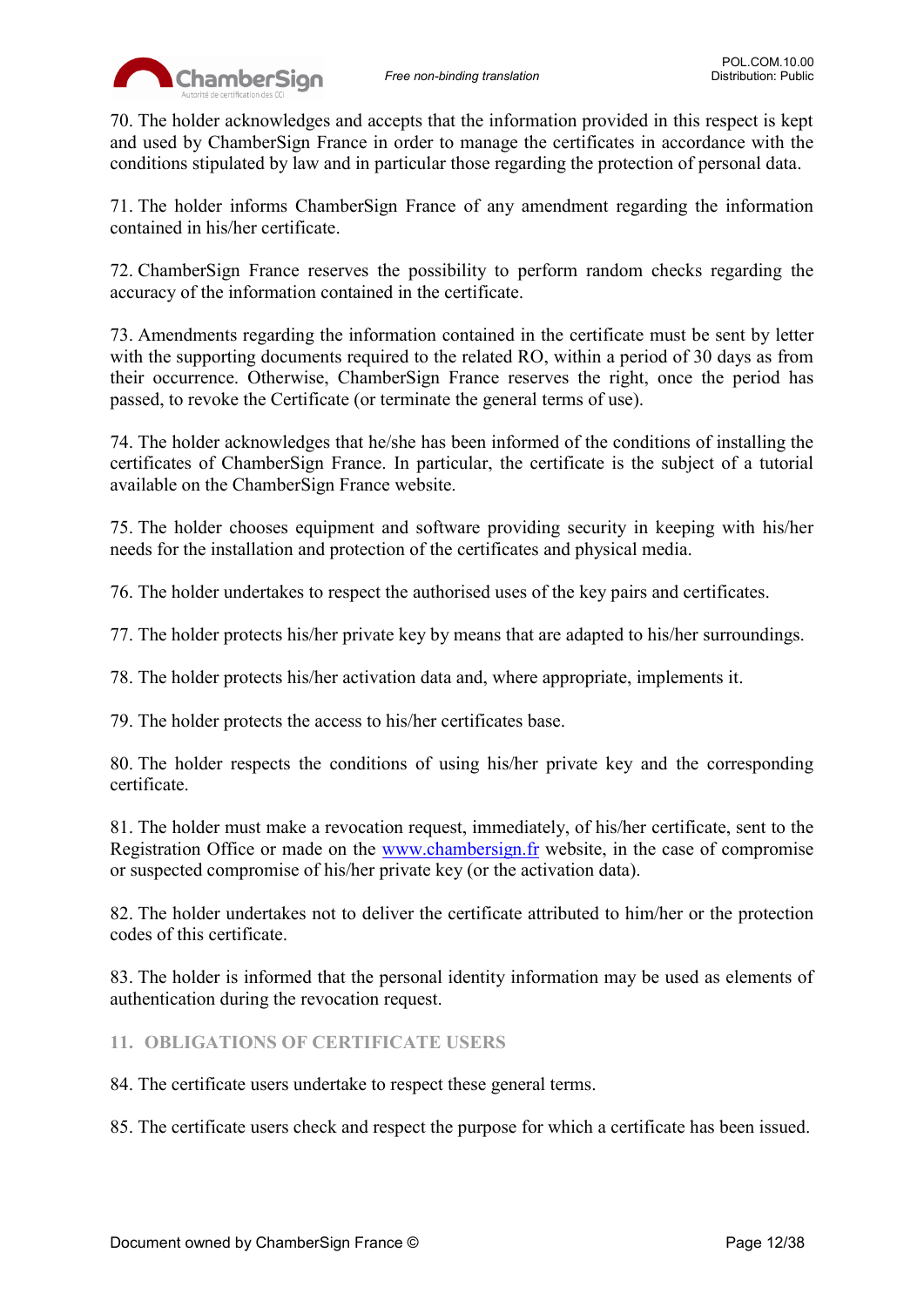86. The certificate users check that the certificate issued by ChamberSign France is referenced at the security level and for the level of trust required by the application.

87. When the holder is not the legal representative of the entity, the user is responsible for checking that the holder, on the date of signature, has the necessary powers for binding the entity for the deed in question.

88. For each of the certificates of the certification chain, from the holder's certificate to the root certification authority, the users check the status of the certificate and in particular the digital signature of ChamberSign France, issuer of the certificate in question, and inspect the validity of this certificate.

89. The certificate users check and respect the obligations of the certificate users set forth in the applicable CP.

### <span id="page-12-0"></span>**12. LEGAL REPRESENTATIVE'S OBLIGATIONS**

90. The legal representative undertakes to respect these general terms.

91. The legal representative is responsible for managing the certificates issued to its employees or agents in relation to the subscription agreement, and undertakes to ensure that all holders of certificates issued in relation to this subscription agreement respect the related obligations and that no fraud or error is committed. In this respect, the legal representative ensures in particular that the holder:

- does not use the certificates for personal purposes;
- communicates the information required for the creation of the certificate and any amendments throughout the whole term of the subscription agreement;
- respects the revocation procedure described in the article entitled "Revocation";
- keeps the confidential data secret and secure, along with the physical medium of the certificate.

92. The legal representative undertakes to provide all useful, accurate and updated information for the creation and management of the certificates throughout the whole term of the agreement.

93. The amendments regarding the information contained in the certificate must be sent by letter with the required supporting documents to the related RO, within a period of 30 days as from their occurrence. Otherwise, ChamberSign France reserves the right, once this period passed, to revoke the Certificate (or terminate the subscription agreement).

94. The legal representative guarantees the accuracy of the information provided and the comprehensiveness of the necessary supporting documents for the registration in accordance with the article entitled "Requests for certificates and Renewal" of these general terms of use.

95. The legal representative acknowledges and accepts that the information provided in this respect be kept and used by ChamberSign France in order to manage the certificates in accordance with the conditions set out by law and in particular those regarding the protection of personal data.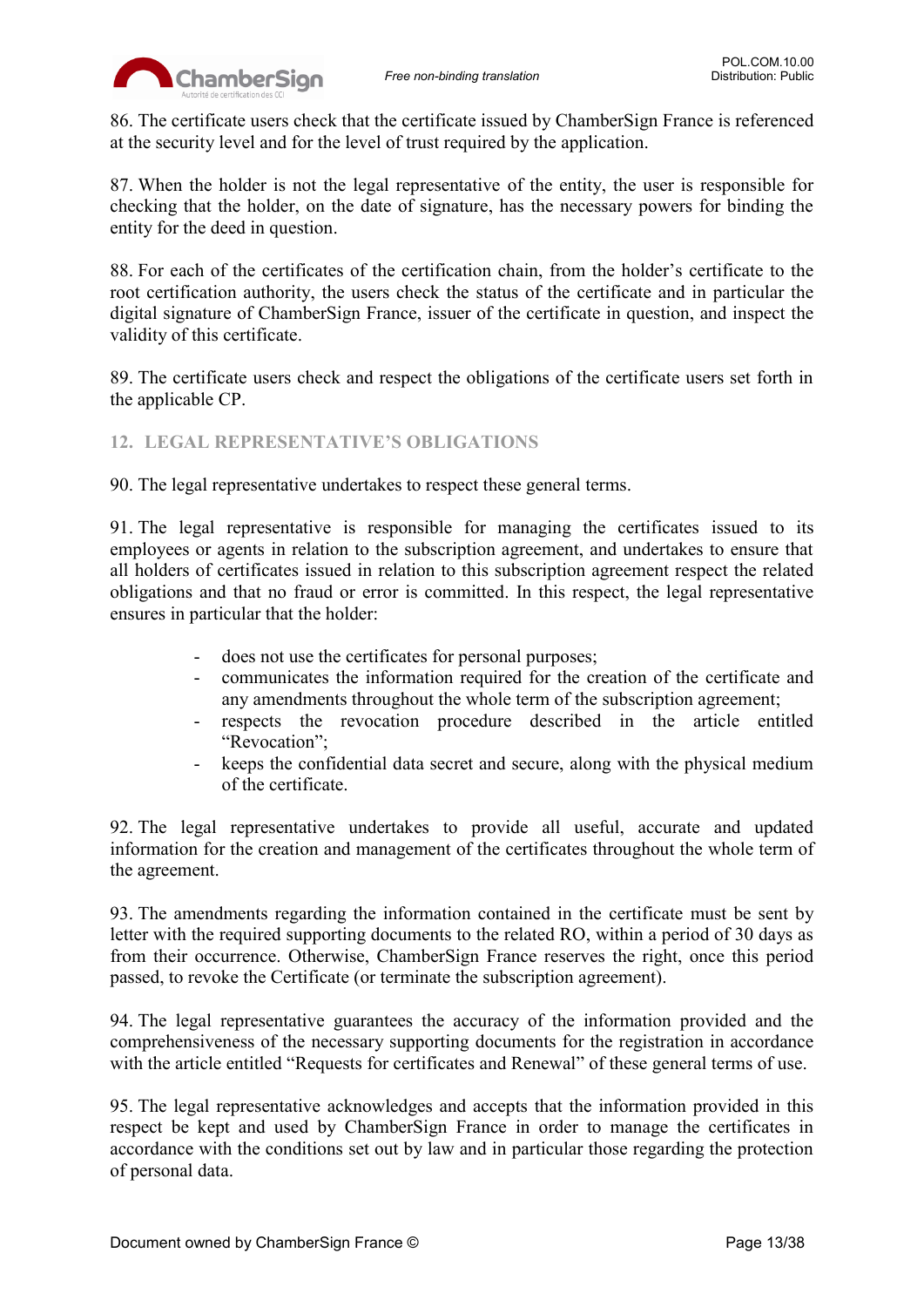96. The legal representative acknowledges that it has been informed of the conditions of installing the ChamberSign France certificates. In particular, the certificate is the subject of a tutorial available on the ChamberSign France website.

97. The legal representative chooses the equipment and software providing security in keeping with their needs for the installation and protection of the certificates and physical media.

<span id="page-13-0"></span>**13. PRICE**

98. The price of the signature certification service is assessed in accordance with the pricing conditions issued by ChamberSign France.

- 99. The following settlement means are accepted:
	- \* Cash card;
	- \* Bank transfer;
	- \* Cheque.

100.No discount is granted in the case of early settlement.

- 101.ChamberSign France reserves the right to re-invoice bank fees to the holder should the latter issue a bad cheque, along with any costs incurred due to a payment error by the holder.
- 102.The price of the certificate is settled on the date of the one-on-one meeting.
- 103.In the case of lack of settlement within the required period, an indemnity shall be owed, in accordance with law no. 2001-420, calculated on the basis of the rate applied by the European Central Bank to its most recent refinancing operation, increased by 10 percentage points.
- 104.These penalties will be applicable as from the day following the date stipulated for the settlement of the invoice and shall be payable without any reminder being required.
- 105.In the case of lack of settlement, ChamberSign France reserves the right to revoke the certificate without entitling any party to compensation or replacements.
- <span id="page-13-2"></span><span id="page-13-1"></span>**14. GUARANTEES AND EXCLUSIONS**
	- **14.1 GUARANTEES**

106.ChamberSign France guarantees and maintains the coherency of its CPS with its CP.

- 107.ChamberSign France undertakes to protect and guarantee the integrity and confidentiality of its secret and/or private keys.
- 108.ChamberSign France guarantees the security of the keys that it provides.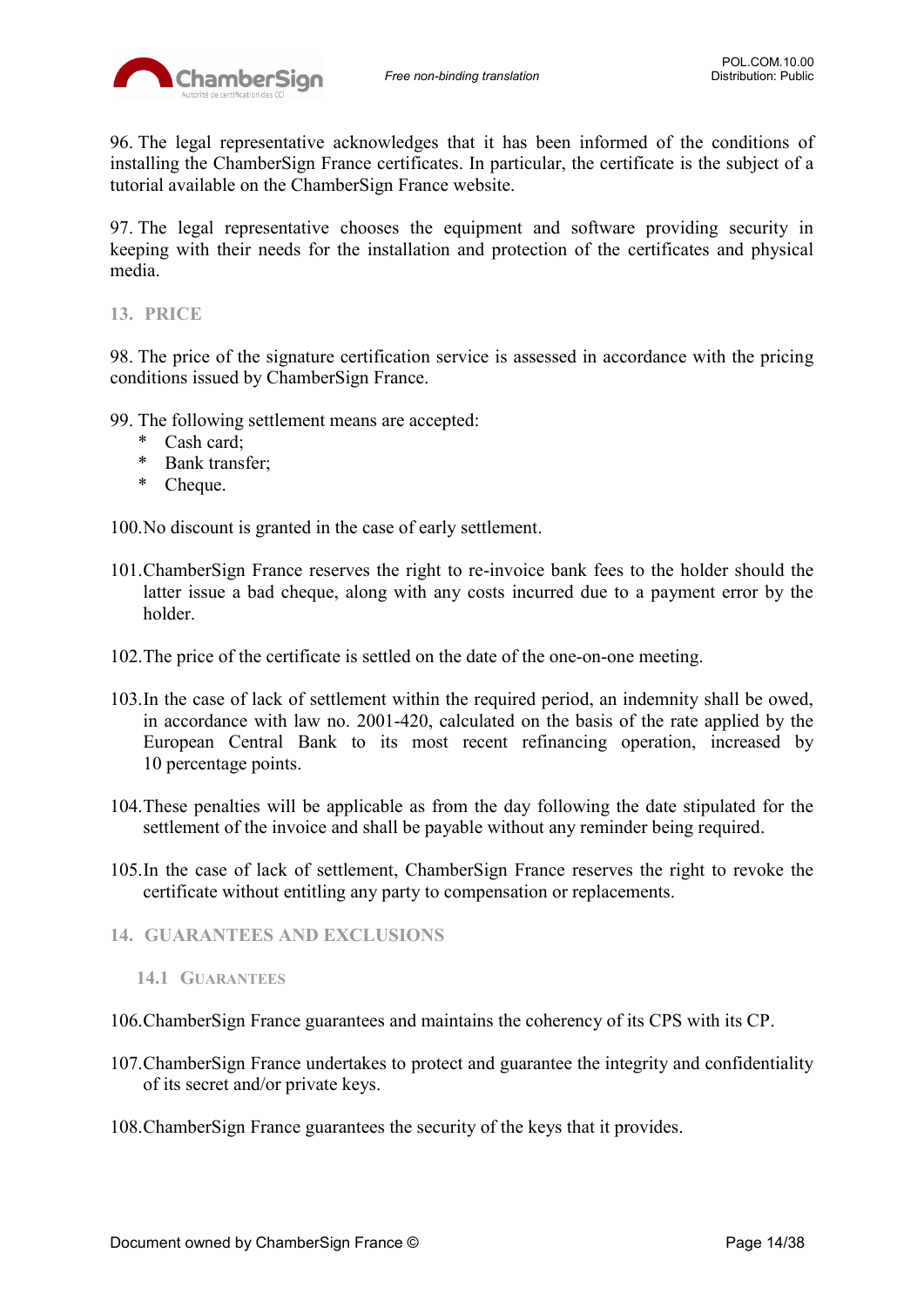

<span id="page-14-0"></span>**14.2 EXCLUSIONS**

109.ChamberSign France does not, under any circumstances, guarantee the content of the messages signed by using its certificate, and only the holder is liable in relation to third parties for the content of its messages sent.

### <span id="page-14-1"></span>**15. LIABILITY**

- 110.ChamberSign France is liable for the compliance of its certification policy with the requirements issued by the Standard-CP.
- 111.ChamberSign France bears the cost of any damaging consequences as a result of failure by it or one of its components to respect its CP.
- 112.In addition, ChamberSign France acknowledges that its liability is incurred in the case of fault or negligence, by itself or one of its components, of any kind and seriousness whatsoever, which may lead to holders' personal data being read, altered or misused for fraudulent purposes, whether this data is contained or in transit in the ChamberSign France certificate management applications.
- 113.It is responsible for maintaining the level of security of the technical infrastructure that it uses for providing its services.
- 114.Any amendment leading to an impact on the level of security provided must be approved by the CA's high-level ruling bodies.
- 115.Only the relevant information of the CP implemented by the CA is shown in the general terms of use.
- 116.ChamberSign France may not be held liable for the prejudice caused by a use of the certificate that exceeds the limits of the authorised use and the upper limit of the transactions as stipulated in these general terms.
- 117.ChamberSign France's liability may not be incurred in the case of inaccurate information due to false declarations, false documents or the absence of information on amendments occurring in the situation of the holder, the legal representative, or the certification agent upon creating the certificate or during its validity period, whether such false declaration, false document or omission is intentional or not.
- 118.ChamberSign France does not make any commitment, or take on any liability as regards the consequences of delays in transmission, alteration, errors or losses of any electronic message, letter or document signed.
- 119.Without prejudice to the article entitled "Insurance", ChamberSign France may not, under any circumstances, be held liable for any consequential damage such as, for example, any financial or commercial prejudice, or loss of profits or business, caused by or resulting from the subscription or related to the use of the certificates issued by ChamberSign France.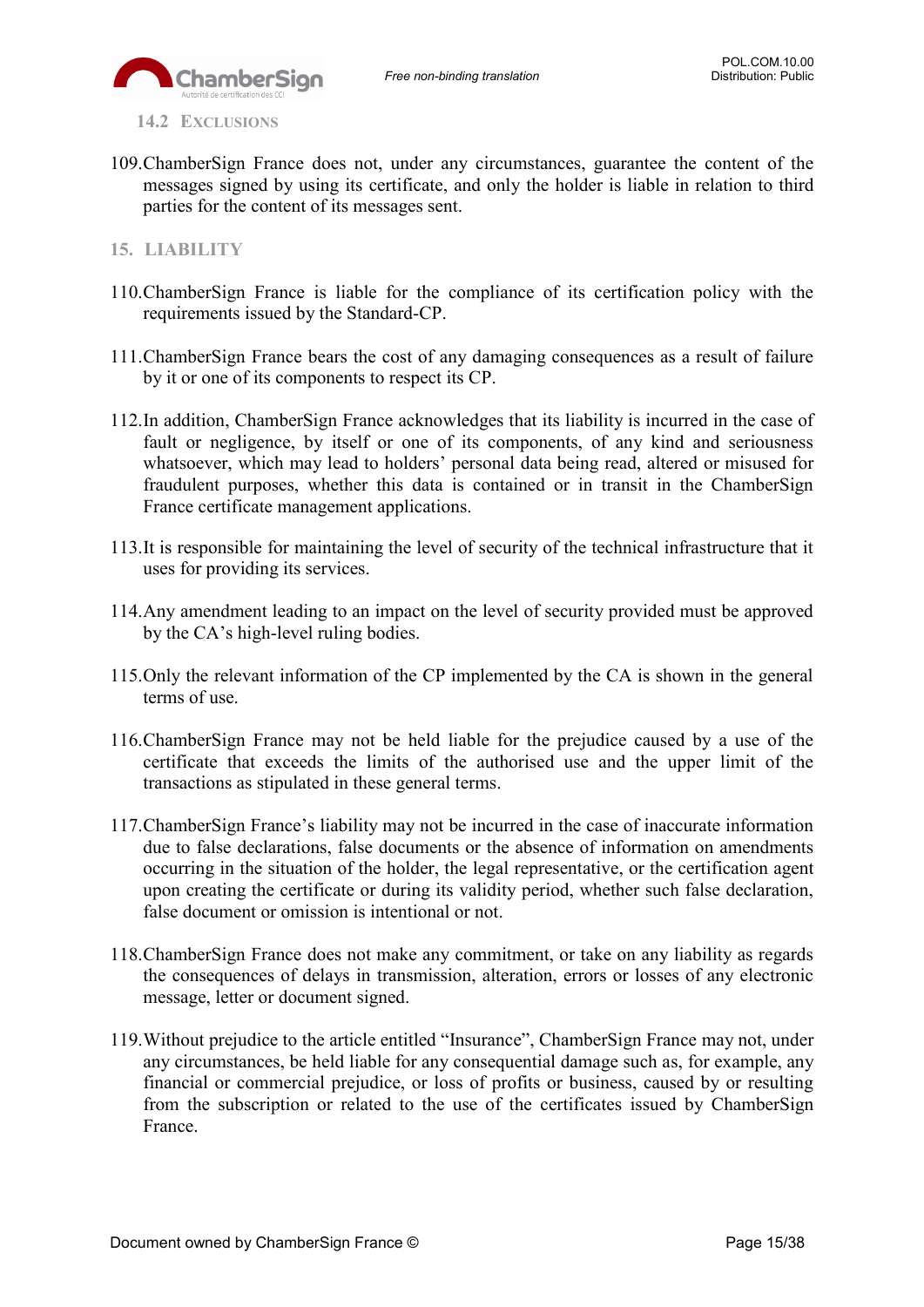

- 120.It does not take on any commitment or liability regarding the use of a certificate by the holder, the certification agent, the legal representative or the certificate user that does not comply with these General Terms, in particular as regards the inspection procedures on the validity of the certificate during a transaction.
- 121.Furthermore, ChamberSign France may not be held liable for phenomena related to the normal wear and tear of computing media, and in particular the deterioration of the information held on the said media due to the influence of magnetic fields.
- 122.ChamberSign France may not be held liable for damage related in particular to an interruption or fault in the services and applications of the certificate user.
- 123.If the legal representative has acquired one or several physical media, ChamberSign France is only responsible for their physical issue.
- 124.In the case of a fault of the physical medium or its related device driver, CSF will cover the replacement of it.
- 125.ChamberSign France may not be held liable for the use of the private key of the holder, who has personal liability for it. Any damage related to the compromise of the private key is borne by the legal representative.
- 126.ChamberSign France may not be held liable for any illegal use of the certificate when the legal representative, certification agent or holder have not made a revocation request in accordance with these general terms.
- <span id="page-15-0"></span>**16. INSURANCE**
- 127.ChamberSign France has taken out an insurance policy from Gras Savoye covering the consequences of its professional civil third-party liability, for all physical, material and consequential damage resulting from its activity.
- 128.According to the terms of the insurance policy taken out by ChamberSign France, the holder may benefit from the replacement of a lost or stolen Certificate.

### <span id="page-15-1"></span>**17. CONFIDENTIALITY**

129.In relation to these general terms, all of the information is confidential and covers all information and all data provided by the parties, in writing or verbally.

130.The parties undertake to:

- treat the confidential information with the same level of protection as they apply to their own confidential information of the same importance;
- keep the information confidential and ensure that it is not revealed or likely to be revealed either directly or indirectly to any third party;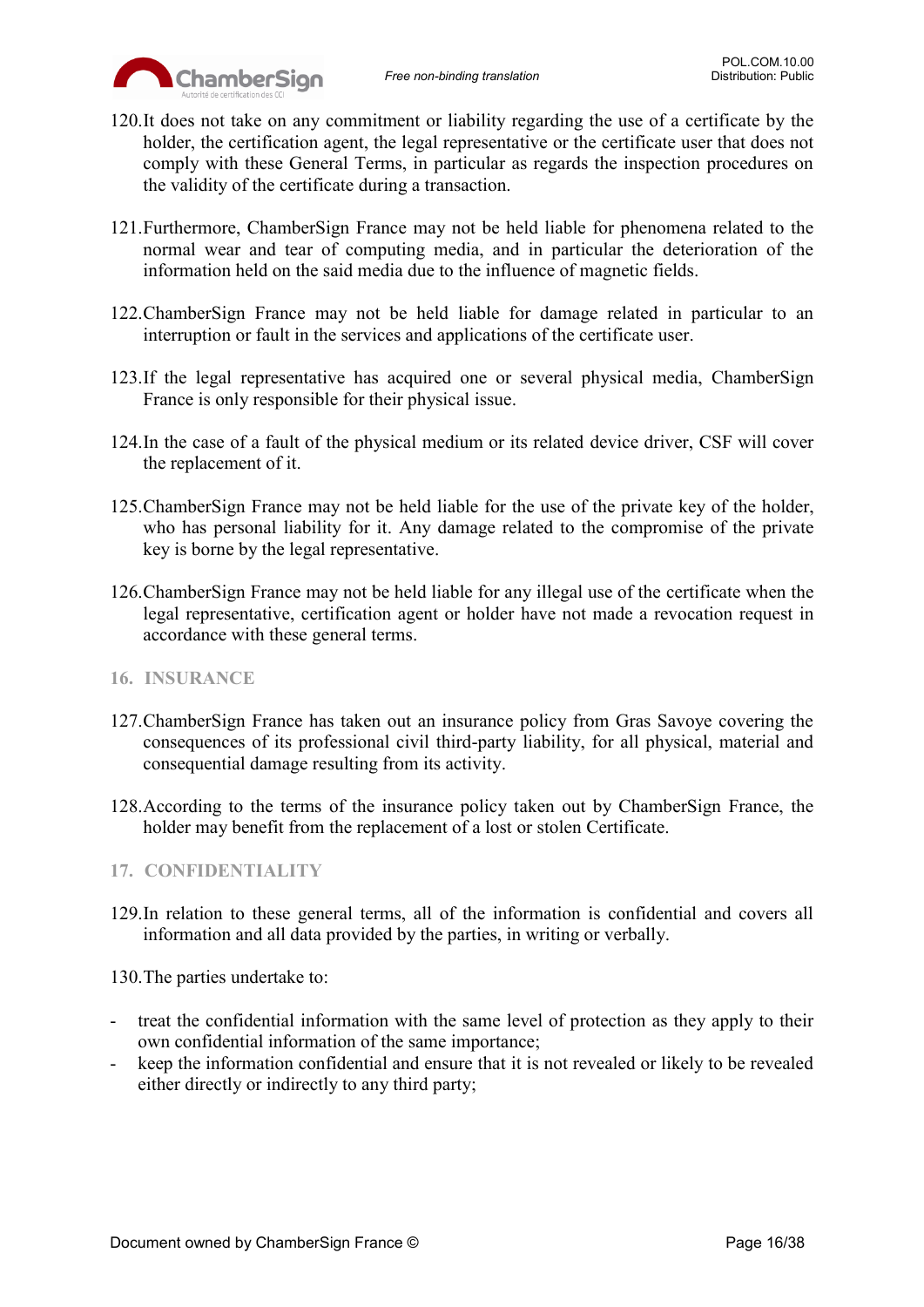

- avoid the confidential information being either copied, reproduced, duplicated, in part or in whole, when such copies, reproductions or duplications are not directly related to the performance of these general terms.

## <span id="page-16-0"></span>**18. INTELLECTUAL PROPERTY**

131.The parties declare and guarantee that they have free disposal of the trademarks, names, corporate names and other distinctive signs to be used in relation to these general terms.

### <span id="page-16-1"></span>**19. PERSONAL DATA**

- 132.The personal data collated by ChamberSign France for the purpose of issuing and keeping the certificates may be directly collated from the person in question or indirectly from the legal representative or certification agent and will only be processed for the purpose for which they have been collated.
- 133.ChamberSign France represents and warrants that the collection of personal data in relation to these general terms and the processing for which it is responsible is performed in accordance with the terms of law no. 78-17 of  $6<sup>th</sup>$  January 1978 regarding IT, files and freedom.
- 134.In particular, ChamberSign France deals personally with the observation in relation to the persons involved in the collation and processing of personal data of the information specified in article 32 of the law of  $6<sup>th</sup>$  January 1978.
- 135.ChamberSign France ensures the confidentiality and security of the data collated in relation to these general terms.
- 136.However, this data may be provided to the technical operator of ChamberSign France, which respects the same confidentiality policy as ChamberSign France.
- 137.The legal representative, the certification agent and the holder may write to ChamberSign France, at the following address: ChamberSign France - 46 avenue de la Grande Armée - 75 017 Paris, in order to use their rights to access, question, oppose for legitimate grounds, and rectify the information about them and being processed by ChamberSign France, in accordance with the conditions set out by the law of  $6<sup>th</sup>$  January 1978.
- 138.The legal representative, the certification agent and the holder have the possibility of opposing, without cost and without grounds, the fact that the data about them is used for customer canvassing purposes, in particular for commercial canvassing.

### <span id="page-16-2"></span>**20. TERMINATION OF THE SUBSCRIPTION**

- 139.The legal representative, certification agent or holder may terminate the subscription at any time, without reason.
- 140.In this case, the latter may not claim the reimbursement of the amounts already paid in relation to the subscription for ChamberSign France's certification service.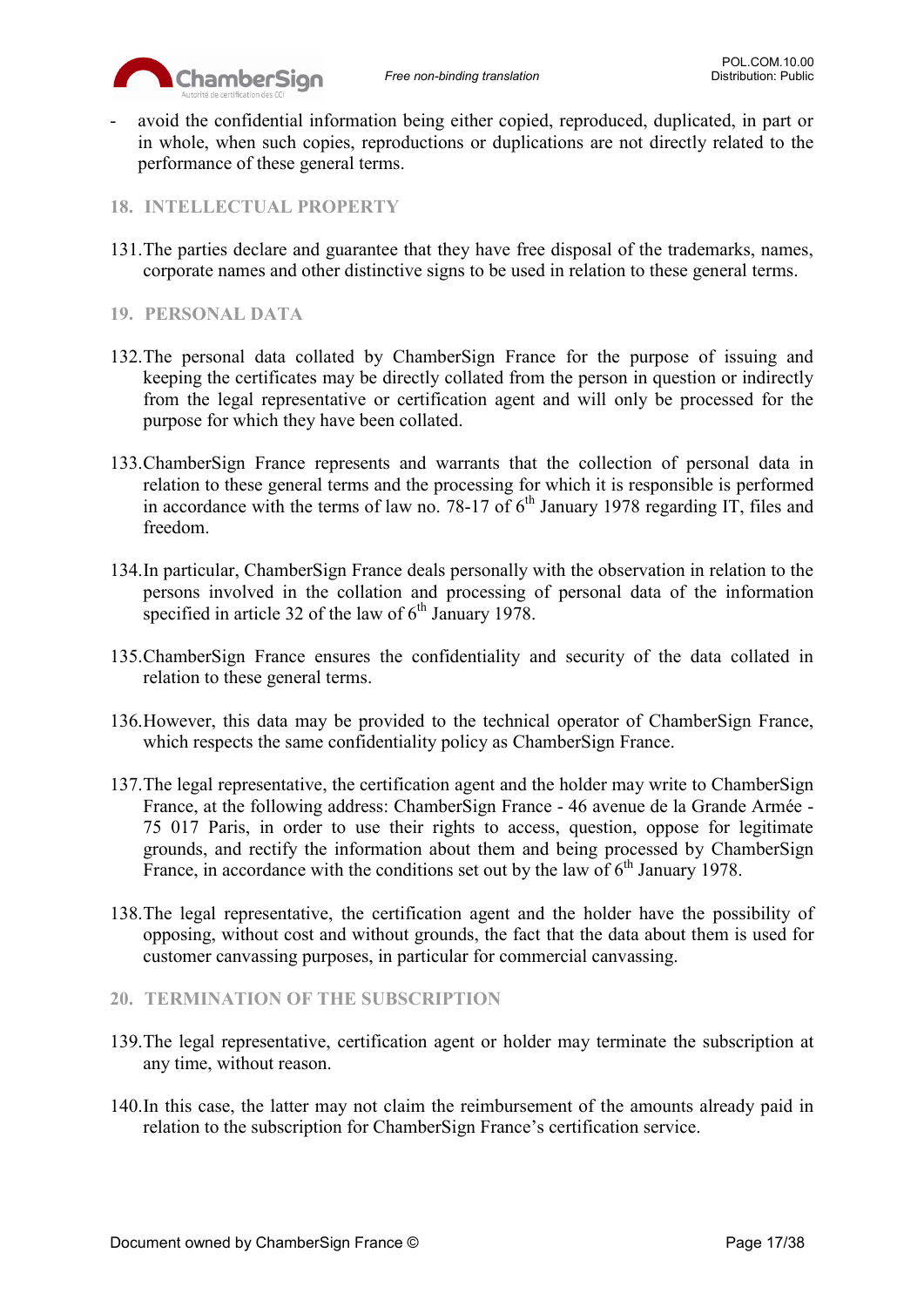

141.ChamberSign France may terminate the subscription in advance if the legal representative, certification agent or holder do not respect the contractual obligations incumbent upon them, after formal notice sent by registered letter with confirmation of receipt, remaining unanswered after 30 days.

142.The subscription is terminated automatically:

- in the case of expiry of all of the certificates that have not been renewed;
- in the case of revocation of the certificates;
- in the case of lack of payment of the price of the subscription.

If, after revocation, ChamberSign France receives a new certificate request from the same person, a new file shall be created and the General Terms of Use should be signed again.

143.In the case of termination occurring before the end of the validity period related to the certificate, for reasons not attributable to ChamberSign France, the price paid by the legal representative or by the holder shall remain acquired by ChamberSign France.

## <span id="page-17-0"></span>**21. GOOD FAITH**

144.The parties agree to perform their obligations in complete good faith.

## <span id="page-17-1"></span>**22. CONSERVATION**

145.ChamberSign France shall keep the documents regarding the proof of the holders' identification inspection for the periods stipulated in the certification policy.

146. The logbooks shall be kept on site for a period of 30 days.

147. After being generated, they shall be archived quickly and at the latest within a period of one day, and for five years.

148.The registration files are archived for a period of 5 years.

- 149.The certificates of ChamberSign France and of the holders, and the CRLs issued by ChamberSign France are archived for a period of 5 years.
- 150.As regards the documents which are archived for more than 5 years, the holder is responsible for guaranteeing the archiving of the certificate for the purpose of checking the validity of the signature.
- 151.The accepted certificate application files are archived for a period required for the purpose of supplying proof of the certification as stipulated by legal procedures, in accordance with applicable law.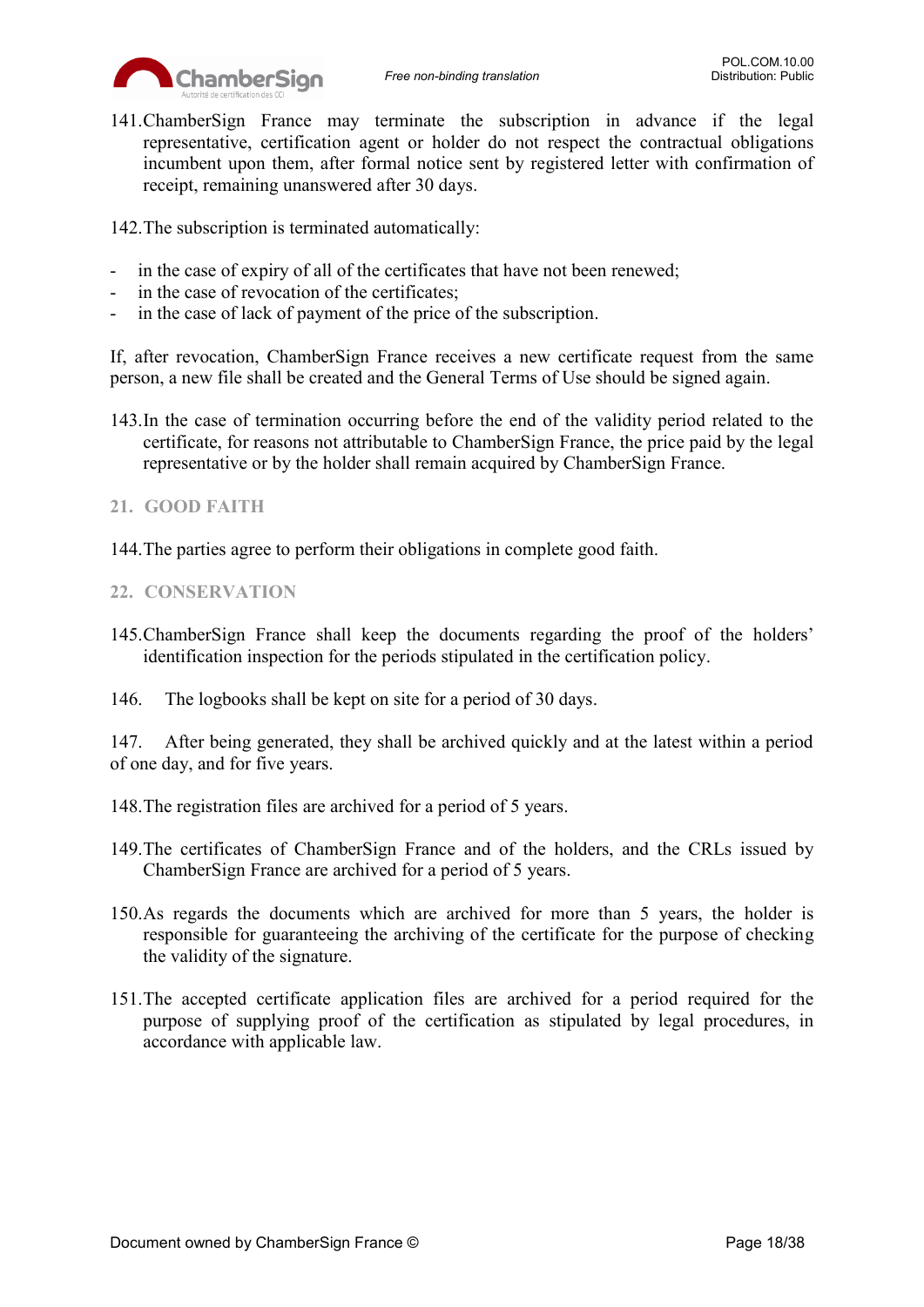

<span id="page-18-0"></span>**23. NULLITY**

152.Should one or several clauses of these general terms be deemed as null and void or declared as such by a law, regulation or further to a final ruling from a jurisdiction, the other clauses shall maintain their full validity except in the case of characteristics that are inseparable from the disputed clause.

### <span id="page-18-1"></span>**24. ENTIRE AGREEMENT**

- 153.The parties acknowledge that the general terms, subscription form, pricing list and certification policy of ChamberSign France and any contractual document regarding the issuance and management of the certificates constitute the whole of the agreement.
- 154.In the case of contradiction, these terms shall prevail over any other document constituting the previously-defined contractual whole.
- 155.These documents may only be amended by written rider or exchanges of correspondence dated and signed by both parties.
- <span id="page-18-2"></span>**25. LANGUAGE – BINDING VERSION**
- 156.The present general terms are translated in the English language for information purposes only. The original and binding version of the general terms shall be in the French language. In the event of any discrepancy between the French and any other version in connection with the interpretation and construction hereof, the French version shall prevail.
- <span id="page-18-3"></span>**26. DISPUTE SETTLEMENT – JURISDICTION – APPLICABLE LAW**
- 157.In the case of difficulty in interpreting and performing the terms of the contractual documents or of one of their riders, the parties decide to submit this difficulty to an outof-court procedure and/or if necessary, use the services of an appraiser.
- 158.Otherwise, cases will be referred exclusively to the judicial courts.
- 159.These general terms are governed by French law.
- 160.The same applies for the form and content rules, notwithstanding the places of performance of the substantial or ancillary obligations.
- 161.The French laws and standards applicable to dual-use electronic signature certificates are in particular:
	- Law no. 78-17 of  $6<sup>th</sup>$  January 1978 related to IT, files and freedom;
	- Order no. 2005-1516 of 08 12 2005 regarding electronic exchanges between users and the administrative authorities and between the administrative authorities;
	- Decree related to Order no. 2005-1516 of 08 12 2005;
	- RGS Authentication and Signature Standard Certification Policy;
	- ETSI TS 102 042 VI. 3.4 (December 2007).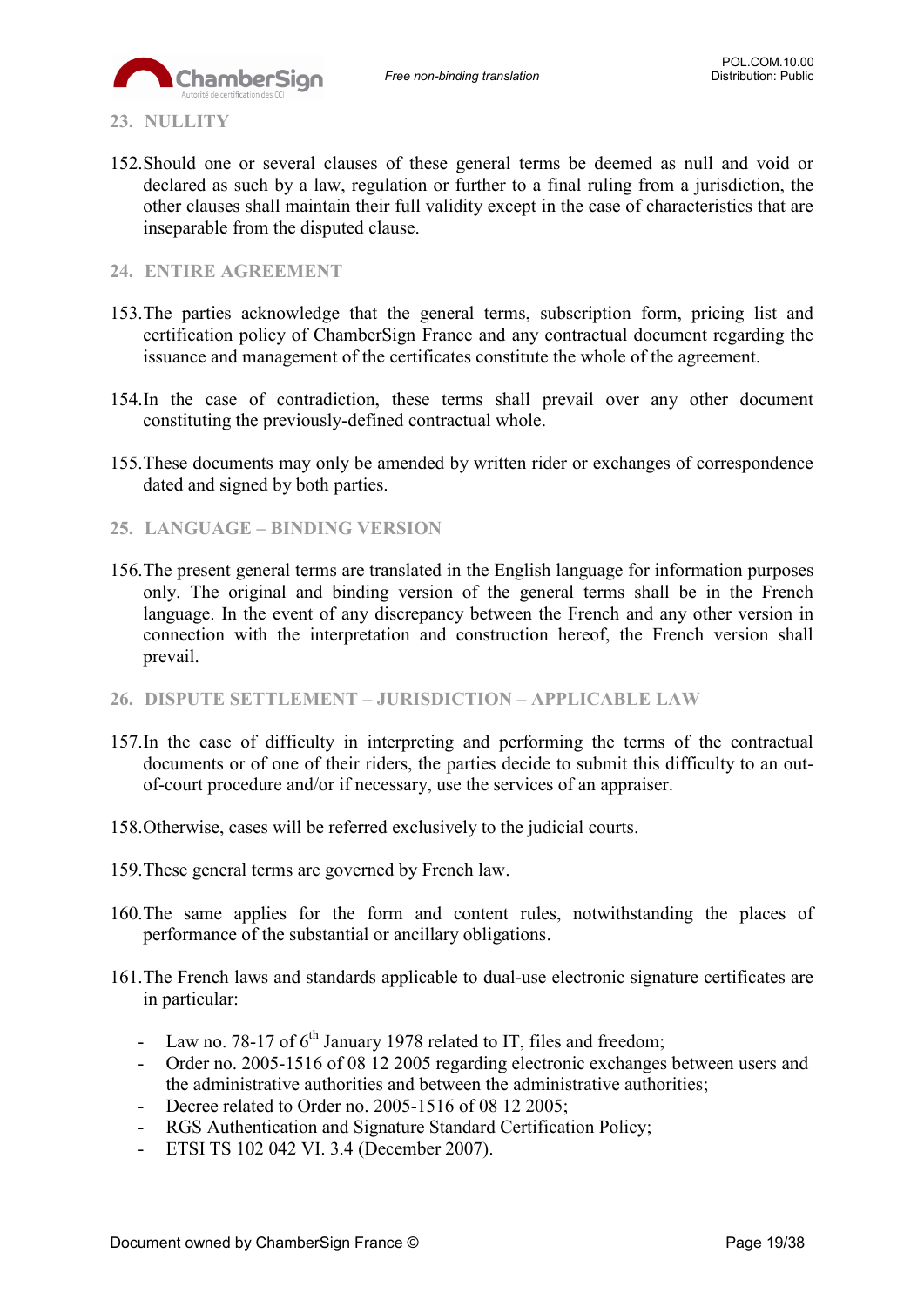

| <b>Conditions Générales d'Utilisation</b><br>Audacio **<br><b>AC ChamberSign France</b><br><b>ChamberSign France</b> |                                                                                                                                                                                                                                                                                                                         |  |
|----------------------------------------------------------------------------------------------------------------------|-------------------------------------------------------------------------------------------------------------------------------------------------------------------------------------------------------------------------------------------------------------------------------------------------------------------------|--|
| <b>ChamberSign</b><br>Autorité de certification des CC                                                               |                                                                                                                                                                                                                                                                                                                         |  |
| Objet du document :                                                                                                  | document est<br>lié<br>à<br>Ce l<br>la<br>hiérarchie d'autorités<br>de<br>certification ChamberSign France<br>« AC CHAMBERSIGN FRANCE ».<br>a pour objet de définir<br>Ш<br>le<br>contenu et<br>les<br>modalités<br>d'application<br>des services<br>de<br>certification<br>fournis<br>par<br><b>ChamberSign France</b> |  |
| <b>Version</b>                                                                                                       | 00                                                                                                                                                                                                                                                                                                                      |  |
| Date de diffusion                                                                                                    | 05/11/2012                                                                                                                                                                                                                                                                                                              |  |
| Type de diffusion                                                                                                    | Public                                                                                                                                                                                                                                                                                                                  |  |

# **VERSION ORIGINALE FRANCAISE**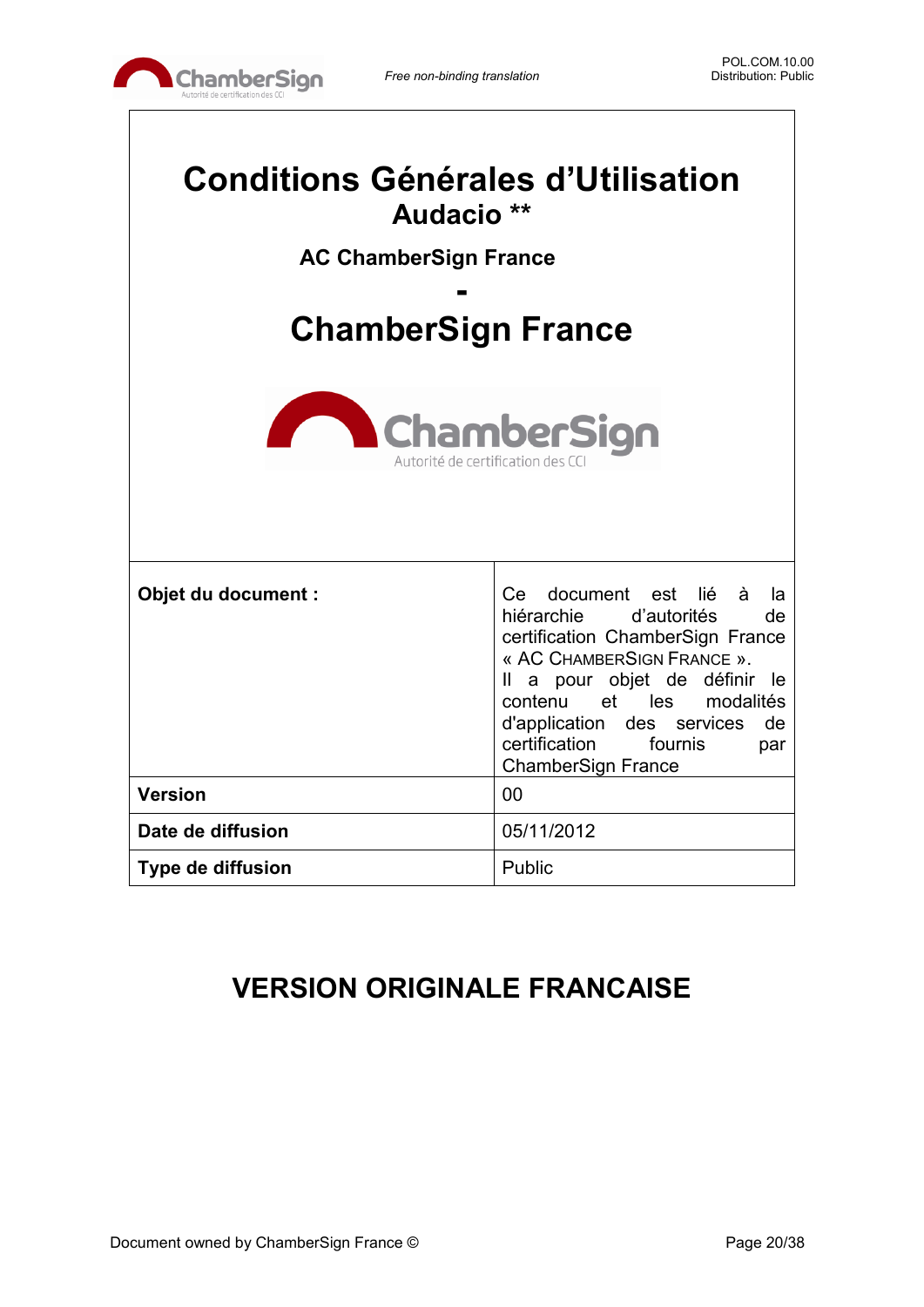

# TABLE DES MATIERES

# **VERSION ORIGINALE EN FRANCAIS**

| 1.                                                   | <b>PREAMBULE</b>                                                                                                                                                                                                                                             | 23                                           |
|------------------------------------------------------|--------------------------------------------------------------------------------------------------------------------------------------------------------------------------------------------------------------------------------------------------------------|----------------------------------------------|
| 2.                                                   | <b>DEFINITIONS</b>                                                                                                                                                                                                                                           | 23                                           |
| 3.                                                   | <b>OBJET</b>                                                                                                                                                                                                                                                 | 25                                           |
| 4.                                                   | <b>DUREE - ENTREE EN VIGUEUR</b>                                                                                                                                                                                                                             | 25                                           |
| 5.                                                   | <b>DEMANDE DE CERTIFICATS ET RENOUVELLEMENT</b>                                                                                                                                                                                                              | 26                                           |
| 5.1<br>5.2<br>5.3<br>5.4<br>5.5<br>5.6<br>5.7<br>5.8 | ENREGISTREMENT DES DOSSIERS DE DEMANDE DE CERTIFICAT<br><b>VERIFICATION DE LA DEMANDE</b><br><b>REJET DE LA DEMANDE</b><br>DELIVRANCE DU CERTIFICAT<br><b>ACCEPTATION DU CERTIFICAT</b><br><b>ASSISTANCE</b><br>RENOUVELLEMENT<br>MODIFICATION DU CERTIFICAT | 26<br>26<br>26<br>27<br>27<br>27<br>28<br>28 |
| 6.                                                   | <b>CONDITIONS D'USAGE DES CERTIFICATS ET LIMITES</b>                                                                                                                                                                                                         | 28                                           |
| 7.                                                   | PROCEDURE DE VERIFICATION DES CERTIFICATS                                                                                                                                                                                                                    | 28                                           |
| 8.                                                   | <b>REVOCATION DU CERTIFICAT</b>                                                                                                                                                                                                                              | 29                                           |
| 9.                                                   | <b>OBLIGATIONS DE CHAMBERSIGN</b>                                                                                                                                                                                                                            | 29                                           |
| 10.                                                  | <b>OBLIGATIONS DU PORTEUR</b>                                                                                                                                                                                                                                | 30                                           |
| 11.                                                  | <b>OBLIGATIONS DES UTILISATEURS DE CERTIFICATS</b>                                                                                                                                                                                                           | 31                                           |
| 12.                                                  | <b>OBLIGATIONS DU REPRESENTANT LEGAL</b>                                                                                                                                                                                                                     | 32                                           |
| 13.                                                  | <b>PRIX</b>                                                                                                                                                                                                                                                  | 33                                           |
| 14.                                                  | <b>GARANTIES ET LIMITES DE GARANTIES</b>                                                                                                                                                                                                                     | 33                                           |
| 14.1<br>14.2                                         | <b>GARANTIES</b><br><b>LIMITES DE GARANTIE</b>                                                                                                                                                                                                               | 33<br>34                                     |
| 15.                                                  | <b>RESPONSABILITE</b>                                                                                                                                                                                                                                        | 34                                           |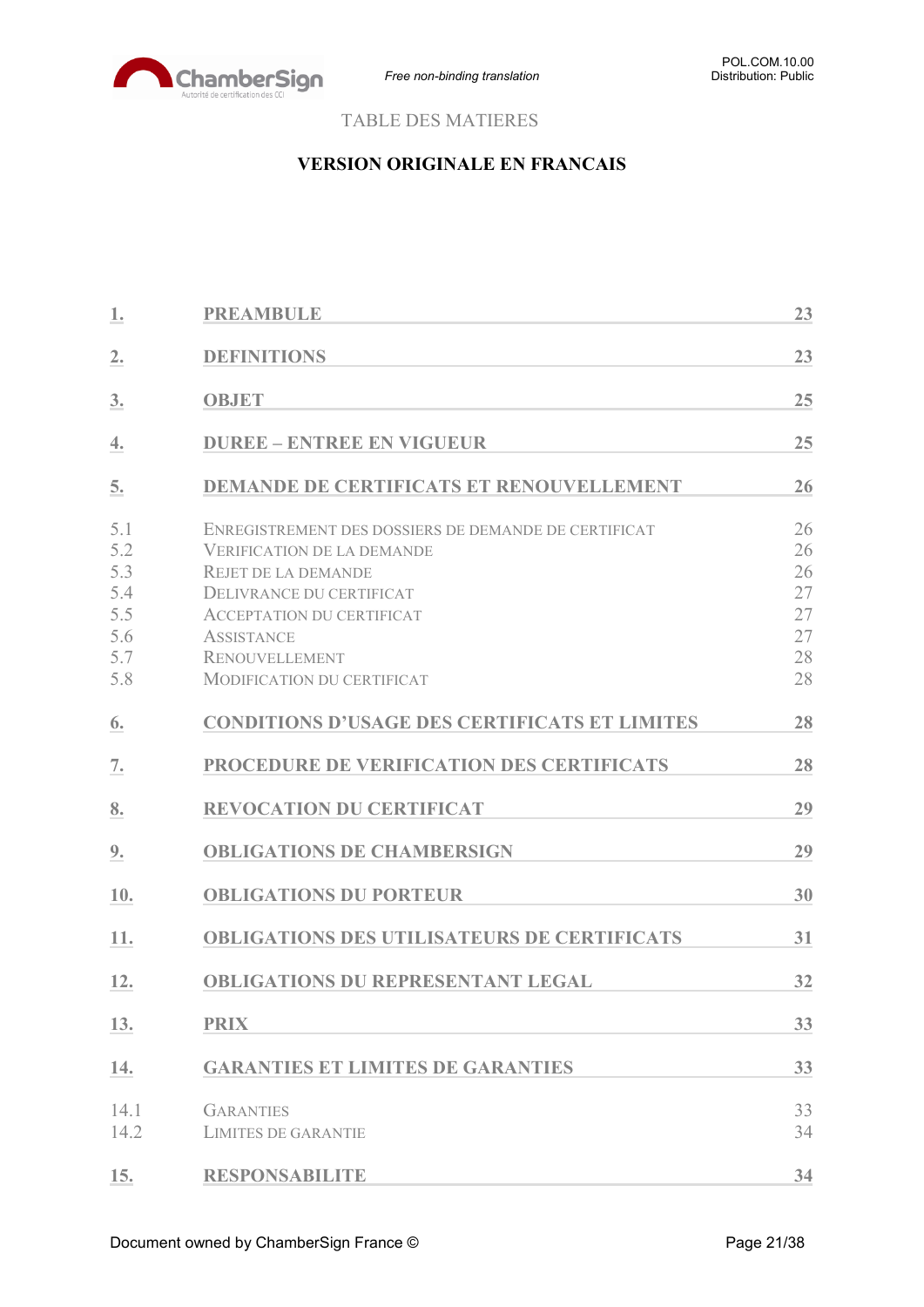| POL.COM.10.00        |
|----------------------|
| Distribution: Public |
|                      |

|     | ChamberSign<br>Autorité de certification des CCI | Free non-binding translation          | <b>FUL.UUIVI.IU.UU</b><br><b>Distribution: Public</b> |
|-----|--------------------------------------------------|---------------------------------------|-------------------------------------------------------|
| 16. | <b>ASSURANCE</b>                                 |                                       | 35                                                    |
| 17. | <b>CONFIDENTIALITE</b>                           |                                       | 35                                                    |
| 18. | PROPRIETE INTELLECTUELLE                         |                                       | 36                                                    |
| 19. |                                                  | <b>DONNEES A CARACTERE PERSONNEL</b>  | 36                                                    |
| 20. |                                                  | <b>RESILIATION DE L'ABONNEMENT</b>    | 36                                                    |
| 21. | <b>BONNE FOI</b>                                 |                                       | 37                                                    |
| 22. | <b>CONSERVATION</b>                              |                                       | 37                                                    |
| 23. | <b>NULLITE</b>                                   |                                       | 38                                                    |
| 24. | <b>INTEGRALITE</b>                               |                                       | 38                                                    |
| 25. |                                                  | <b>LANGUAGE - VERSION FAISANT FOI</b> | 38                                                    |
| 26. | <b>REGLEMENT DES</b><br><b>APPLICABLE</b>        | LITIGES - TRIBUNAL COMPETENT          | LOI<br>38                                             |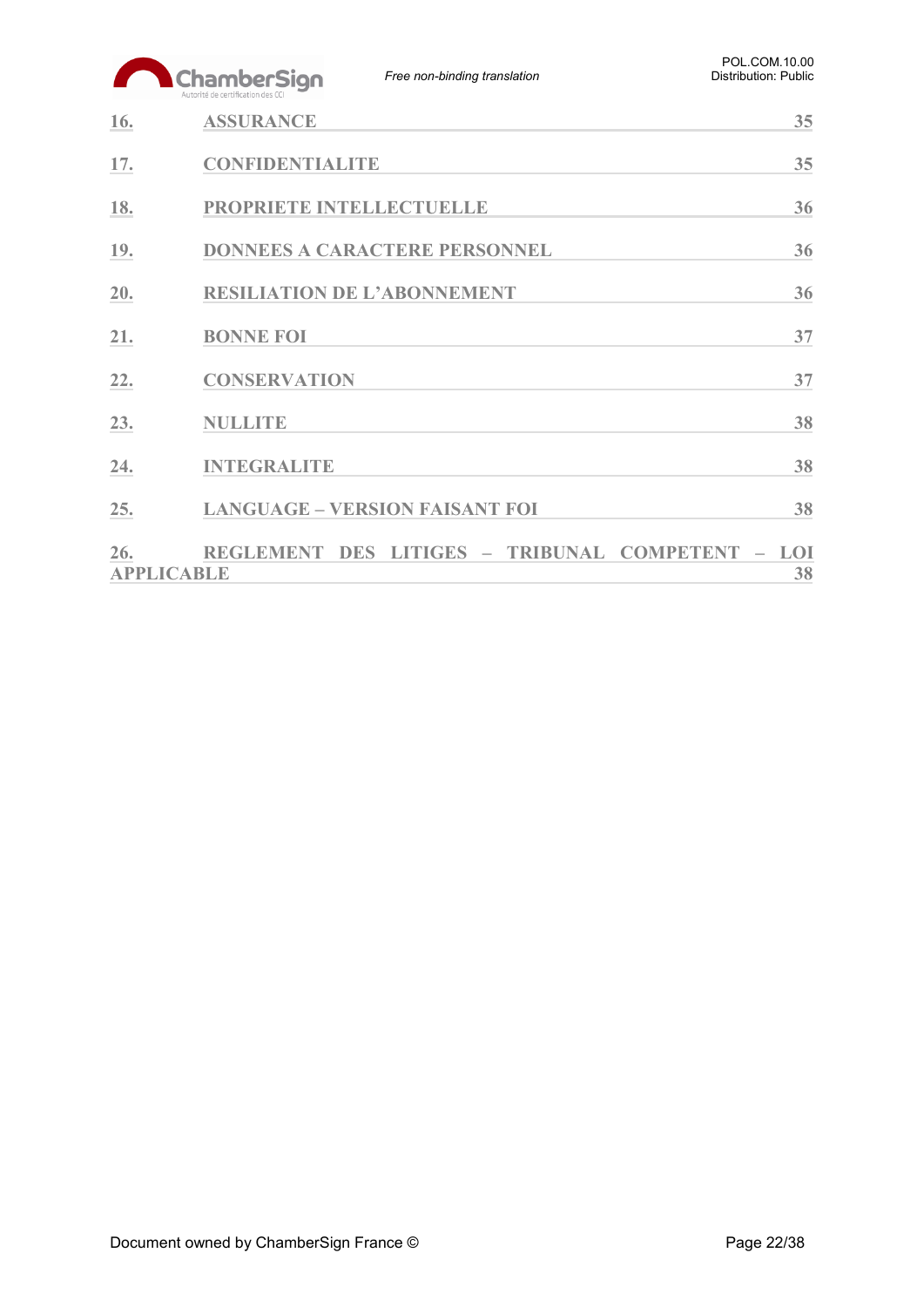

### <span id="page-22-0"></span>**1. PREAMBULE**

1. ChamberSign France met à la disposition du représentant légal, du porteur et de l'utilisateur du certificat des services de certification.

2. Toute utilisation des services proposés suppose la consultation et l'acceptation sans réserve des présentes conditions générales.

3. Le représentant légal, le porteur et l'utilisateur du certificat reconnaissent avoir lu, compris et approuvé les présentes conditions générales ainsi que la politique de certification du certificat Audacio \*\* de l'AC ChamberSign France 1.2.250.1.96.1.7.2.3, acceptent pleinement leur contenu et reconnaissent être liés par la totalité de leurs dispositions.

4. Le représentant légal, le porteur et l'utilisateur du certificat reconnaissent disposer de la compétence et des moyens nécessaires pour utiliser des certificats.

5. L'utilisateur du certificat reconnaît avoir vérifié que la configuration informatique utilisée est parfaitement sécurisée et qu'elle ne contient aucun virus et qu'elle est en parfait état de fonctionnement.

6. Le représentant légal, le porteur et l'utilisateur du certificat reconnaissent avoir pris connaissance de la nature, de la destination et des modalités d'utilisation des certificats et avoir sollicité et obtenu les informations nécessaires pour utiliser les certificats en toute connaissance de cause.

### <span id="page-22-1"></span>**2. DEFINITIONS**

7. Les termes ci-dessous définis auront entre les parties la signification suivante :

- « application utilisatrice » : services applicatifs utilisant des certificats émis par ChamberSign France pour des besoins d'authentification et de signature du porteur ;

- « authentification » : a pour but de vérifier l'identité dont se réclame une personne ou une machine (ci-après désignée « entité »). Généralement, l'authentification est précédée d'une identification, qui permet à cette entité de se faire reconnaître du système au moyen d'un élément dont on l'a doté. En d'autres termes, s'identifier consiste à communiquer une identité préalablement enregistrée, s'authentifier consiste à apporter la preuve de cette identité ;

- « autorité de certification » ou « AC » : personne morale qui, au sein d'un prestataire de service de certification électronique (PSCE) a en charge, au nom et sous la responsabilité de celui-ci, l'application d'une politique de certification et a qualité pour émettre des certificats électroniques au titre de cette politique de certification. Elle est désignée ci-après par les termes « ChamberSign France». Elle est qualifiée au sens de l'article 7 du décret n°2001-272 du 30 Mars 2001 pris pour l'application de l'article 1316-4 du Code civil et relatif à la signature électronique ;

- « autorité d'enregistrement déléguée » ou « AED » : intervient uniquement lors de la réalisation du face-à-face avec le porteur et la remise du support de clé ;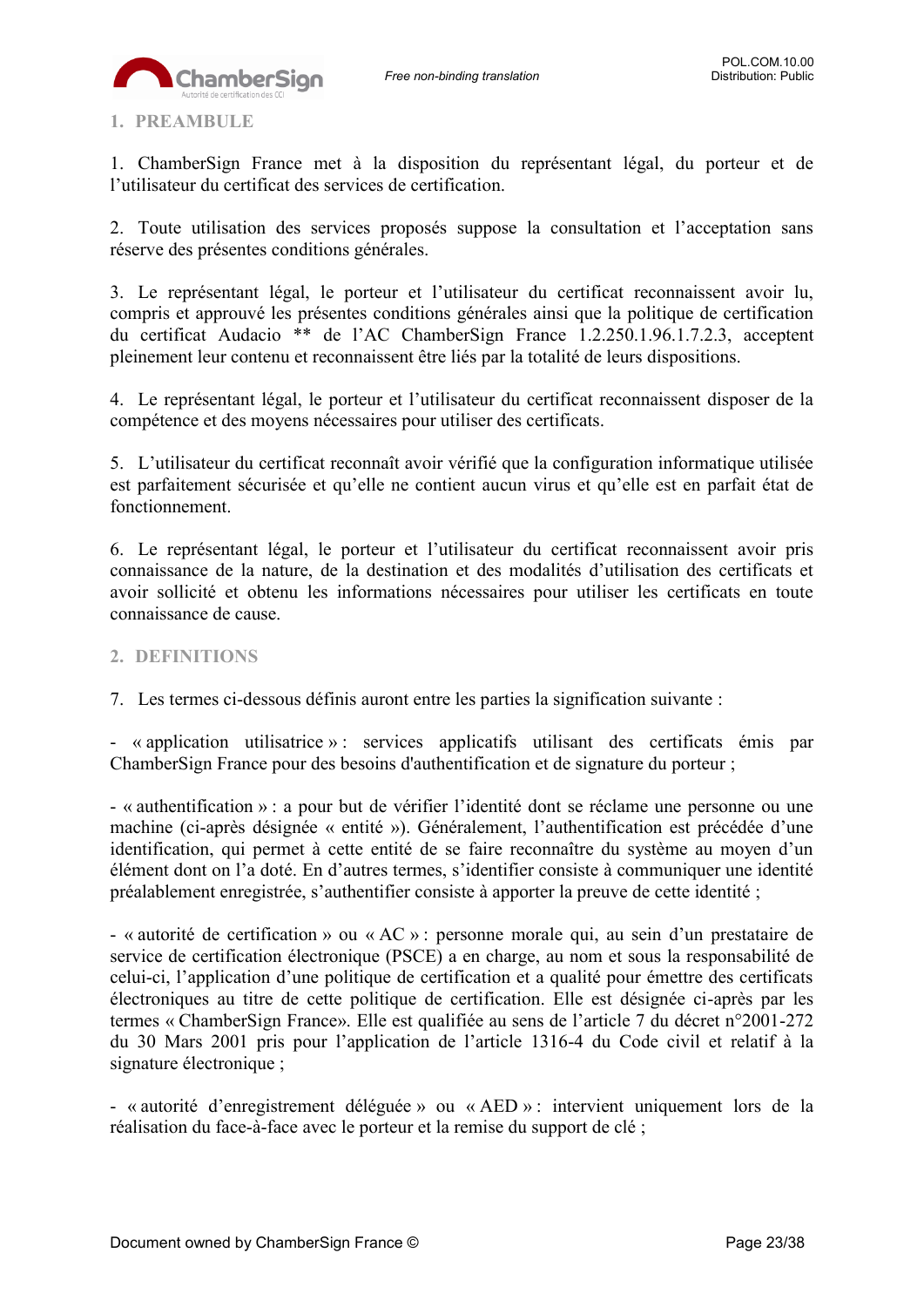

**-** « bi-clé » : couple de clés composé d'une clé publique et d'une clé privée, généré dans le cadre d'une infrastructure de type PKI (solutions techniques basées sur la cryptographie à clés publiques) ;

**-** « bureau d'enregistrement » ou « BE » : vérifie les informations d'identification du futur porteur d'un certificat, ainsi qu'éventuellement d'autres attributs spécifiques, avant de transmettre la demande correspondante à la fonction adéquate de l'IGC ;

- « certificat » : fichier électronique attestant qu'une bi-clé appartient au porteur ou à l'élément matériel ou logiciel identifié dans le certificat. Le certificat est signé par l'autorité de certification ;

- « compromission » : divulgation ou suspicion de divulgation ou de perte d'informations confidentielles résultant de la violation d'une mesure de sécurité et conduisant à une possible perte de confidentialité et/ou d'intégrité des données considérées ;

- « déclaration des pratiques de certification **» :** texte définissant les pratiques utilisées par une autorité de certification pour émettre des certificats et plus largement les pratiques de toutes les composantes de l'autorité de certification dans l'ensemble du cycle de vie d'un certificat ; ci-après dénommée « DPC » ;

**-** « données confidentielles » : données strictement personnelles au porteur qui devront être impérativement gardées secrètes et qui sont : la clé privée du certificat, le code de retrait et le code d'activation de la clé privée ;

- « entité » : autorité administrative ou entreprise au sens le plus large, c'est-à-dire également les personnes morales de droit privé de type associations ;

- « infrastructure de gestion des clés » : ensemble de composantes, fonctions et procédures dédiées à la gestion de clés cryptographiques et de leurs certificats utilisés par des services de confiance ; ci-après dénommée « IGC » ;

- « LAR » : liste des certificats d'autorité de certification révoqués ;

- «LCR » : liste des certificats révoqués ;

- « mandataire de certification » : personne désignée par le représentant légal de l'entité cliente aux fins de recueillir les pièces des dossiers de demande de certificats, de réaliser la reconnaissance en face à face avec les porteurs et d'effectuer les demandes de révocation des certificats ;

- « OID » : numéro d'identifiant objet identifiant la politique de certification de l'autorité de certification ;

**-** « politique de certification » : ensemble de règles, identifié par un nom (OID), définissant les exigences auxquelles ChamberSign France se conforme dans le cadre des présentes et indiquant l'applicabilité d'un certificat à une communauté particulière et/ou à une classe d'applications avec des exigences de sécurité communes ; ci-après dénommée « PC » ;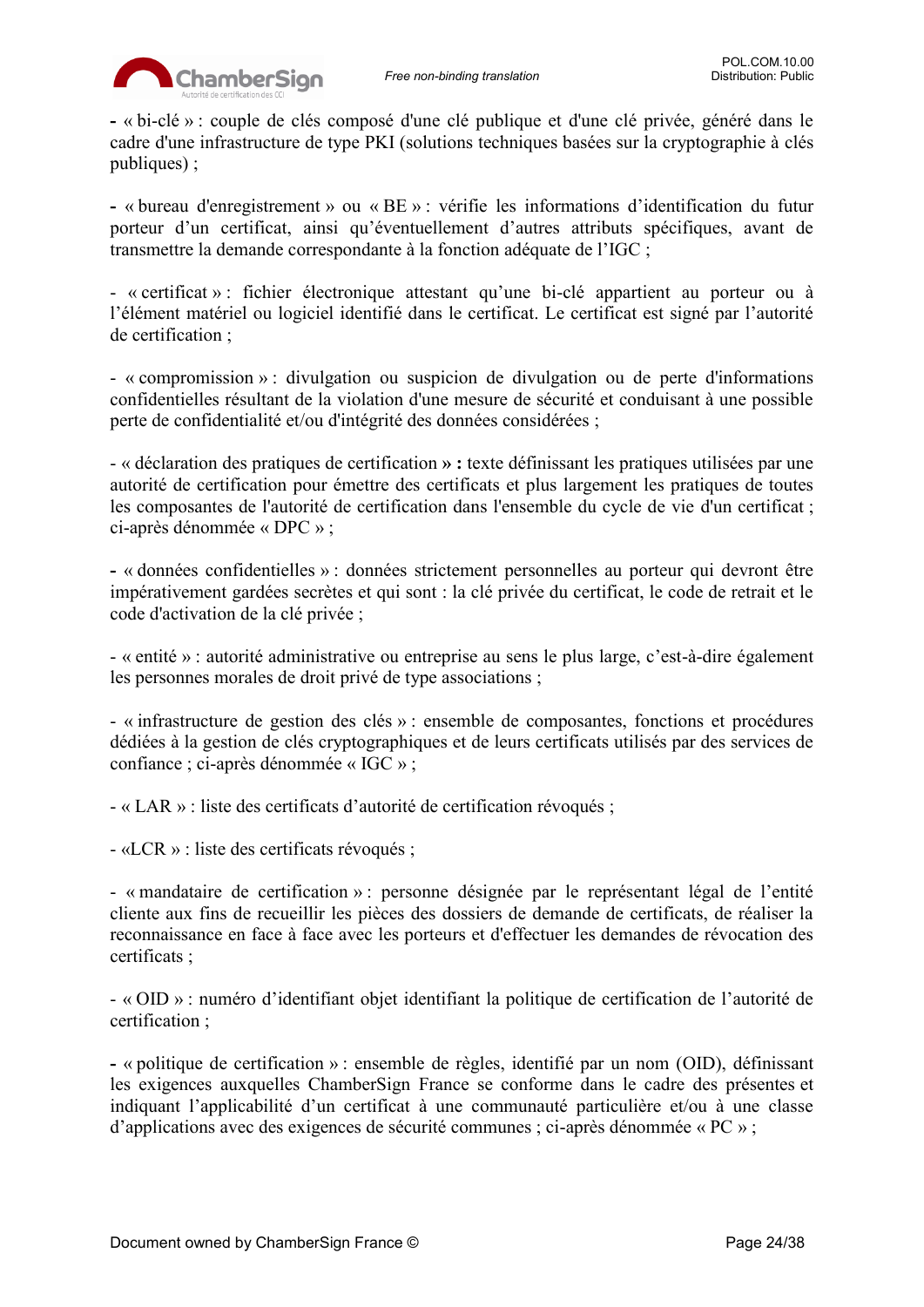

**-** « porteur » **:** personne physique identifiée dans le certificat et qui est le détenteur de la clé privée correspondant à la clé publique qui est dans ce certificat ;

**-** « révocation » **:** action effectuée par le porteur, le mandataire, un représentant légal de l'entité ou ChamberSign France qui a pour but l'extinction de la validité du certificat. Cette action peut être effectuée suite à un changement des informations contenues dans le certificat ou en cas de compromission. De fait, un certificat qui a fait l'objet d'une révocation est inscrit sur la LCR (liste des certificats révoqués) ;

**-** « signature électronique » : usage d'un procédé fiable d'identification garantissant son lien avec l'acte auquel elle s'attache, conformément à la législation applicable ;

- « utilisateur du certificat » : entité ou personne physique qui reçoit un certificat et qui s'y fie pour vérifier une valeur d'authentification provenant du porteur du certificat ou pour vérifier une signature électronique provenant du porteur du certificat ; Exemple : destinataire d'un mail signé ou signataire d'un contrat signé électroniquement.

<span id="page-24-0"></span>**3. OBJET**

8. Les présentes conditions générales ont pour objet de définir le contenu et les modalités d'application des services de certification fournis par ChamberSign France en tant qu'autorité de certification aux porteurs, représentant légal, AED et mandataire de certification, ainsi que de préciser les engagements et obligations de ces différents acteurs.

<span id="page-24-1"></span>**4. DUREE – ENTREE EN VIGUEUR**

9. Les présentes conditions générales d'utilisation sont opposables au représentant légal, au porteur et au mandataire de certification, le cas échéant, dès leur acceptation par ces derniers. Ils se portent forts du respect de ces conditions générales par l'utilisateur du certificat.

10. Les présentes conditions générales sont opposables pendant toute la durée de mise en ligne des services, sans préjudice de leurs éventuelles mises à jour.

11. ChamberSign France s'engage à communiquer au représentant légal, au porteur et au mandataire de certification, le cas échéant, les nouvelles conditions générales d'utilisation.

12. Toute utilisation des services par le représentant légal, le porteur et le mandataire après les modifications des conditions générales vaut acceptation par ces derniers des nouvelles conditions générales.

13. Les conditions générales d'utilisation entrent en vigueur à leur signature.

14. La fourniture des services de certification est subordonnée au paiement du prix convenu.

15. Les conditions générales d'utilisation sont conclues pour une durée de trois ans.

16. Les présentes conditions générales d'utilisation sont reconductibles automatiquement une fois, pour une durée de trois ans.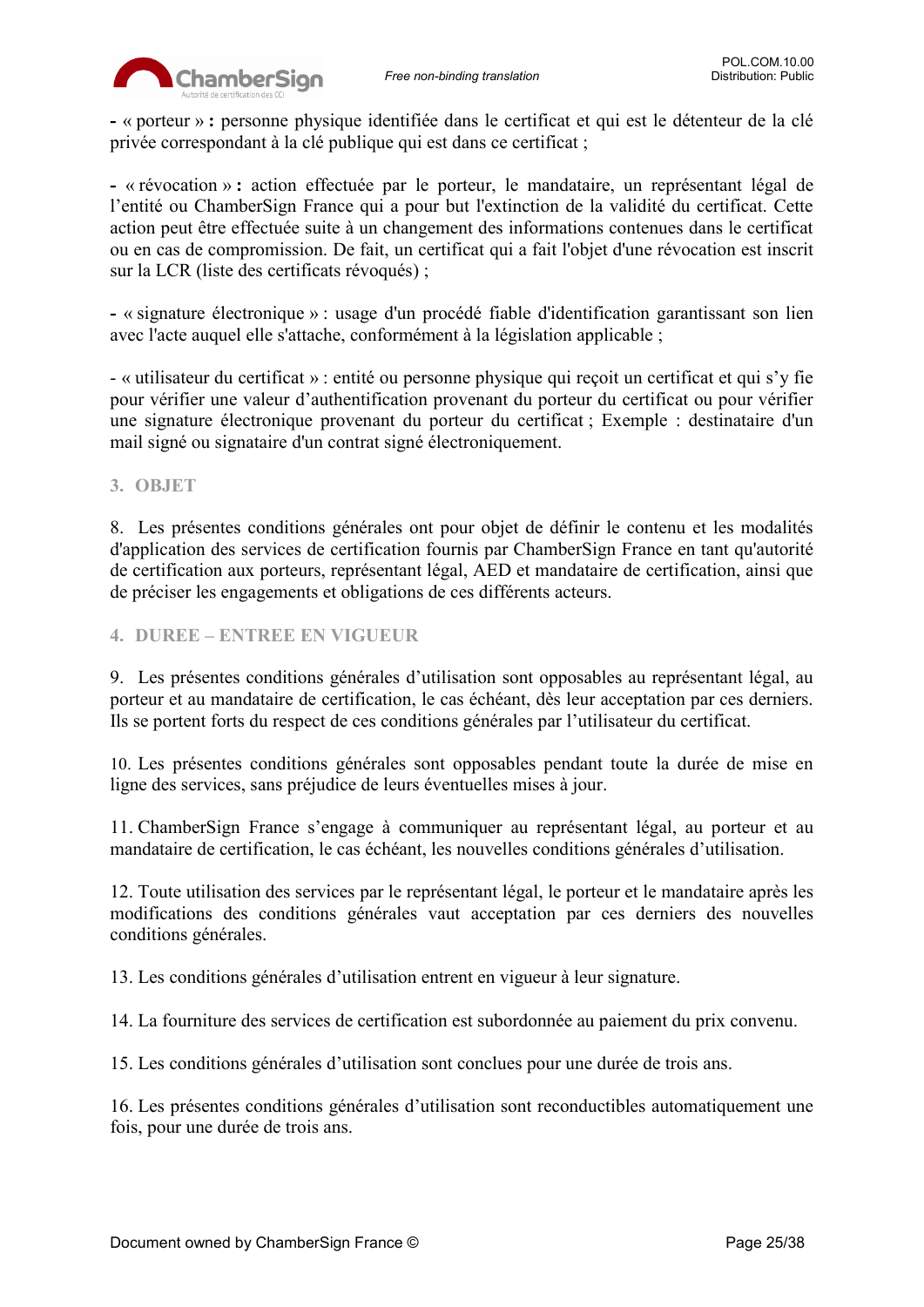

17. En cas de non reconduction ou lorsque l'entité cliente ne s'est pas acquittée du prix de renouvellement, les présentes conditions générales sont résiliées de plein droit.

18. Les certificats ne sont alors plus utilisables et font l'objet d'une révocation par ChamberSign France après information de l'entité cliente.

<span id="page-25-0"></span>**5. DEMANDE DE CERTIFICATS ET RENOUVELLEMENT**

### <span id="page-25-1"></span>**5.1 ENREGISTREMENT DES DOSSIERS DE DEMANDE DE CERTIFICAT**

19. Le dossier de demande de certificat déposé auprès de ChamberSign France comprend au moins les éléments suivants :

- une demande de certificat écrite signée, et datée de moins de trois mois, par le futur porteur et, s'il est différent, par le représentant légal ou son délégataire ou le mandataire de certification ;
- un document officiel d'identité en cours de validité du futur porteur comportant une photographie d'identité présenté à ChamberSign France qui en conserve une copie ;
- un document officiel d'identité en cours de validité du signataire de la demande comportant une photographie d'identité présenté à ChamberSign France qui en conserve une copie ;
- les conditions générales d'utilisation signées.

20. Le porteur ou le représentant légal de l'entité ainsi que le mandataire peuvent faire une demande de certificat en remplissant le formulaire de demande de certificat sur le site Internet de ChamberSign France : [www.chambersign.fr.](http://www.chambersign.fr/)

21. Ils envoient ensuite les pièces justificatives nécessaires par courrier ou se présentent directement au bureau d'enregistrement.

22. Les pièces justificatives à joindre lors d'une demande initiale de certificat sont précisées par le formulaire d'abonnement.

<span id="page-25-2"></span>**5.2 VERIFICATION DE LA DEMANDE**

23. Le bureau d'enregistrement réalise les opérations suivantes :

- vérifie et valide l'identité du futur porteur ;
- vérifie la cohérence des justificatifs présentés ;
- s'assure que le futur porteur a pris connaissance des modalités applicables pour l'utilisation du certificat déterminées par les présentes.
- <span id="page-25-3"></span>**5.3 REJET DE LA DEMANDE**

24. En cas de pièces manquantes et après relance quant à la communication de ces pièces, le bureau d'enregistrement se réserve le droit de rejeter la demande de certificat.

25. Il en informe le porteur, le mandataire de certification ou le représentant légal de l'entité.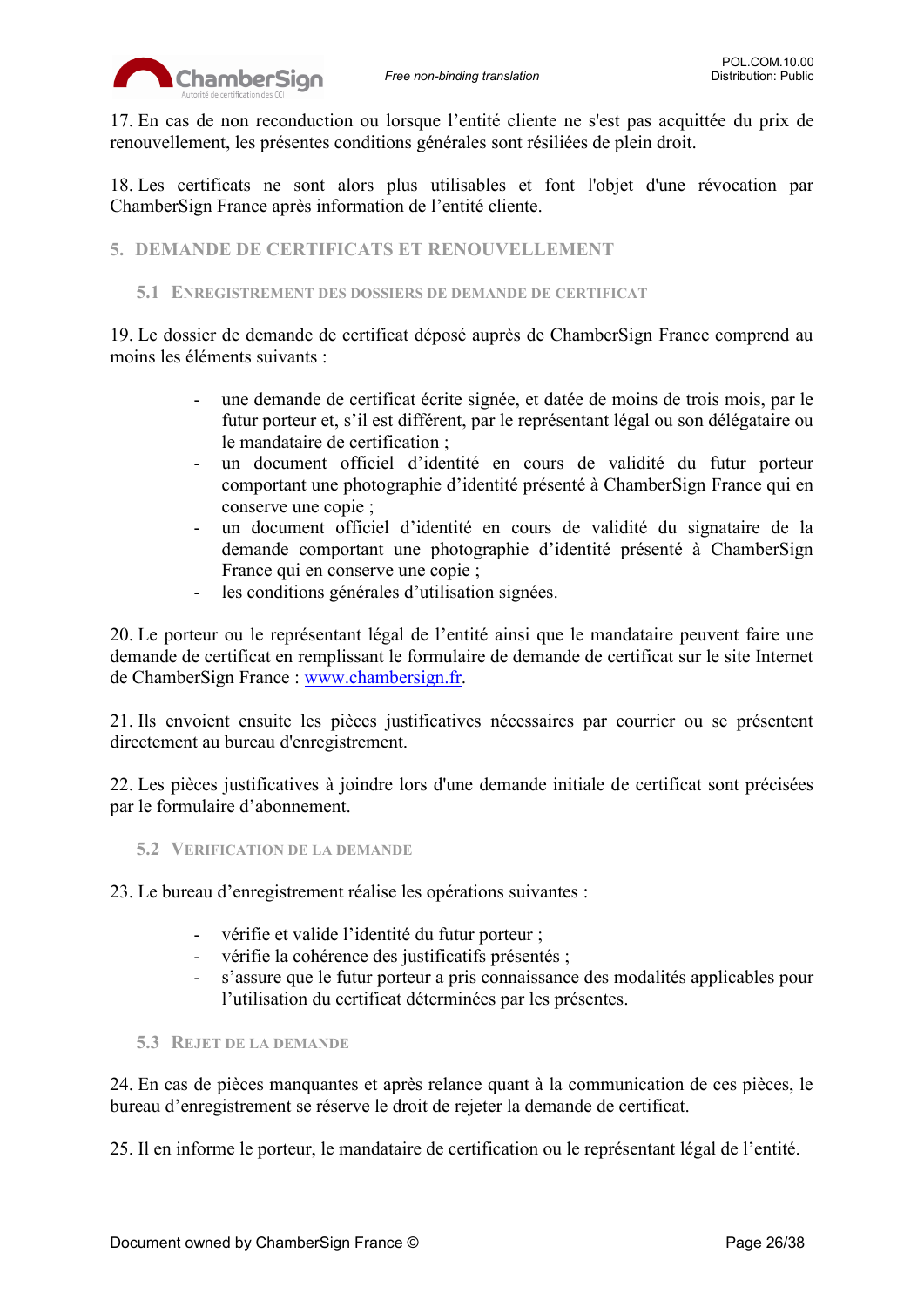

<span id="page-26-0"></span>**5.4 DELIVRANCE DU CERTIFICAT**

26. Après authentification de l'origine et vérification de l'intégrité de la demande provenant du bureau d'enregistrement, ChamberSign France génère le certificat, la bi-clé du porteur, son dispositif d'authentification et de signature, les codes d'activation…

27. Chaque demande de certificat fait l'objet d'un face à face du porteur avec un BE, un agent de l'AED ou le mandataire de certification.

28. La procédure de reconnaissance en face à face peut être effectuée le cas échéant, auprès d'un représentant de ChamberSign France habilité à cet effet lors d'un déplacement de celui-ci auprès du porteur, notamment à l'occasion de l'exécution d'une formation à la signature électronique dispensée par ChamberSign France.

29. La disponibilité des certificats émis par ChamberSign France à l'issue de la procédure d'enregistrement donne lieu à l'émission d'un avis de mise à disposition sous forme de message électronique à l'attention du porteur qui devra suivre les indications décrites dans ledit message pour en effectuer le retrait.

30. Pour les certificats confinés sur des supports physiques (clés USB), le retrait des supports physiques et des certificats ChamberSign France s'effectue auprès du BE, de l'AED, du mandataire de certification ou auprès d'une personne désignée par ChamberSign France. Ces certificats sont générés sur des supports Gemalto MultiApp ID IAS ECC.

31. Le porteur doit retirer son certificat à compter du message l'informant de la mise à disposition. ChamberSign France se réserve le droit de ne pas donner suite à la procédure de délivrance du certificat si le porteur ne s'est pas présenté pour retirer son certificat 2 mois après ledit message.

### <span id="page-26-1"></span>**5.5 ACCEPTATION DU CERTIFICAT**

32. ChamberSign France est informée du retrait de chaque certificat. Le porteur doit tester son certificat au moyen du service prévu à cet effet sur le site internet de ChamberSign France.

33. Le porteur est tenu d'avertir ChamberSign France de toute inexactitude ou défaut de Certificat dans les sept jours ouvrés consécutifs au retrait du Certificat, afin que celui-ci soit révoqué et qu'un autre lui soit fourni.

34. Le porteur est réputé avoir testé et accepté son certificat dès lors qu'un délai de 2 mois après le retrait du Certificat est dépassé ou s'il a utilisé son certificat.

### <span id="page-26-2"></span>**5.6 ASSISTANCE**

35. Afin d'accompagner le porteur, une notice technique d'utilisation du certificat lui est délivrée au moment du face à face et une assistance téléphonique ou hot line est mise à sa disposition au 08 92 23 02 52 (0,34 Euros TTC la minute France Métropolitaine uniquement) de 9 heures à 12 heures et de 14h à 17h, les jours ouvrés.

36. Un tutoriel ainsi qu'une foire aux questions sont disponibles sur le site internet de ChamberSign France à l'adresse suivante : [http://www.chambersign.fr.](http://www.chambersign.fr/)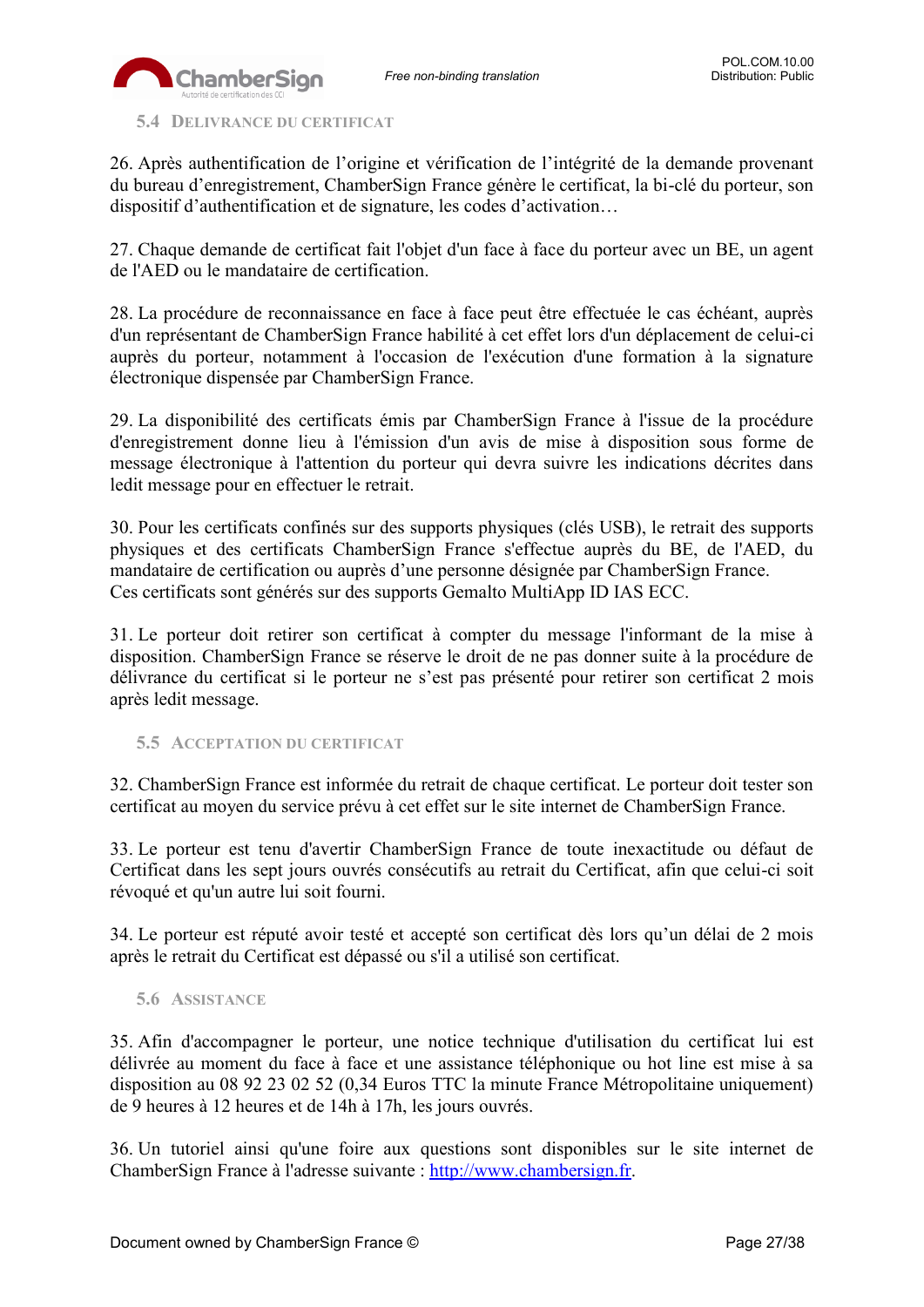

### <span id="page-27-0"></span>**5.7 RENOUVELLEMENT**

37. Le renouvellement d'un certificat en fin de validité implique le renvoi des pièces justificatives qui ne sont plus valables ou qui ont subi des modifications, conformément au formulaire d'abonnement. Tout porteur est averti par message électronique de l'arrivée à expiration de son certificat. S'il souhaite le renouveler, il formule une demande de renouvellement avant la date d'expiration sur le site Internet de ChamberSign France.

38. Le renouvellement d'un certificat implique seulement un changement des dates de validité mais non des autres informations qui restent identiques au précédent certificat.

39. Le renouvellement du certificat implique un renouvellement de la bi-clé correspondante.

<span id="page-27-1"></span>**5.8 MODIFICATION DU CERTIFICAT**

40. La modification d'un certificat correspond à des modifications d'informations sans changement de la clé publique. ChamberSign France ne procède à aucune modification d'un certificat ; en cas de modification des informations contenues dans le certificat, une nouvelle demande de certificat doit être faite, selon les modalités définies par les paragraphes 73 et 93 des présentes CGU.

### <span id="page-27-2"></span>**6. CONDITIONS D'USAGE DES CERTIFICATS ET LIMITES**

41. L'utilisation de la clé privée du porteur et du certificat doit rester strictement limitée aux services d'authentification et de signature électronique.

42. Les certificats ne doivent pas être utilisés à des fins personnelles.

43. A des fins de signature, les certificats ne peuvent pas être utilisés pour des transactions excédant le montant de 500 000 €.

### <span id="page-27-3"></span>**7. PROCEDURE DE VERIFICATION DES CERTIFICATS**

44. ChamberSign France s'engage à mettre à disposition un service de consultation sur son site internet [www.chambersign.fr](http://www.chambersign.fr/) permettant de vérifier la validité des certificats qu'elle a émis.

45. Ce service est disponible 24h/24.

46. Les informations mises à disposition de l'utilisateur du certificat par ChamberSign lui permettent de vérifier et de valider, préalablement à son utilisation, le statut d'un certificat et de l'ensemble de la chaîne de certification correspondante, c'est-à-dire de vérifier les signatures des certificats de la chaîne, les signatures garantissant l'origine et l'intégrité des LCR / LAR.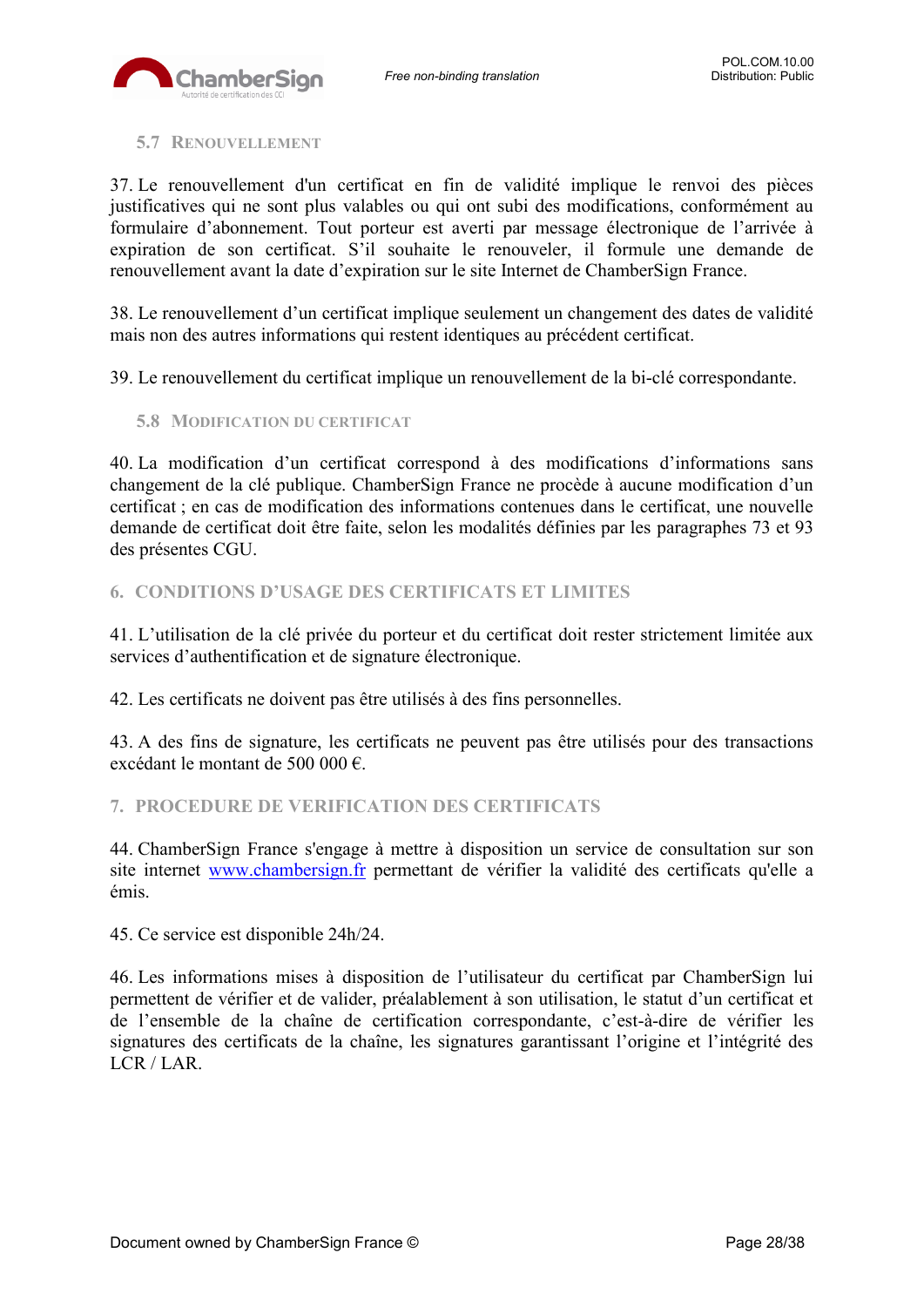

# <span id="page-28-0"></span>**8. REVOCATION DU CERTIFICAT**

ChamberSign

47. Le Certificat pourra être révoqué à tout moment soit par fax, soit par lettre recommandée avec demande d'avis de réception auprès du BE, soit en ligne à partir du site Internet suivant : [www.chambersign.fr.](http://www.chambersign.fr/)

48. Un certificat peut être révoqué notamment pour les causes suivantes :

- modification d'une information contenue dans le certificat ;
- informations inexactes fournies dans le dossier d'enregistrement ;
- non-paiement du prix du certificat par le représentant légal ou le porteur ;
- compromission possible ou avérée de la clé privée du porteur ;
- non-respect par le porteur des règles d'utilisation du certificat ;
- non-respect par le porteur et/ou, le cas échéant, le mandataire de certification ou l'entité des obligations de la PC de ChamberSign France ;
- réalisations d'opérations frauduleuses ;
- résiliation de l'abonnement ;
- demande de révocation du certificat ;
- départ, mutation, décès du porteur ;
- cession ou cessation d'activité de l'entité du porteur.

49. La demande de révocation peut émaner des personnes suivantes :

- le porteur ;
- le mandataire de certification ;
- un représentant légal de l'entité ;
- ChamberSign France.

50. Lorsque plusieurs certificats sont stockés sur le même support par le porteur, le porteur doit révoquer l'ensemble de ces certificats.

51. La demande de révocation peut être effectuée 24h/24 sur le site Internet de ChamberSign France.

52. La demande de révocation fait l'objet d'une procédure de vérification des informations relatives au demandeur et de son autorité par rapport au certificat.

53. Le porteur reçoit une confirmation par e-mail de cette révocation.

54. Le porteur reconnaît et accepte que toute utilisation du certificat après avoir eu connaissance de la survenance d'un des événements susmentionnés, soit à ses risques et périls, sans préjudice de toute action en responsabilité que ChamberSign France se réserve le droit d'exercer contre le porteur.

## <span id="page-28-1"></span>**9. OBLIGATIONS DE CHAMBERSIGN**

55. ChamberSign France attribue à sa PC un OID qui est porté dans les certificats correspondants qu'elle s'engage à faire évoluer en cas d'évolution de sa PC.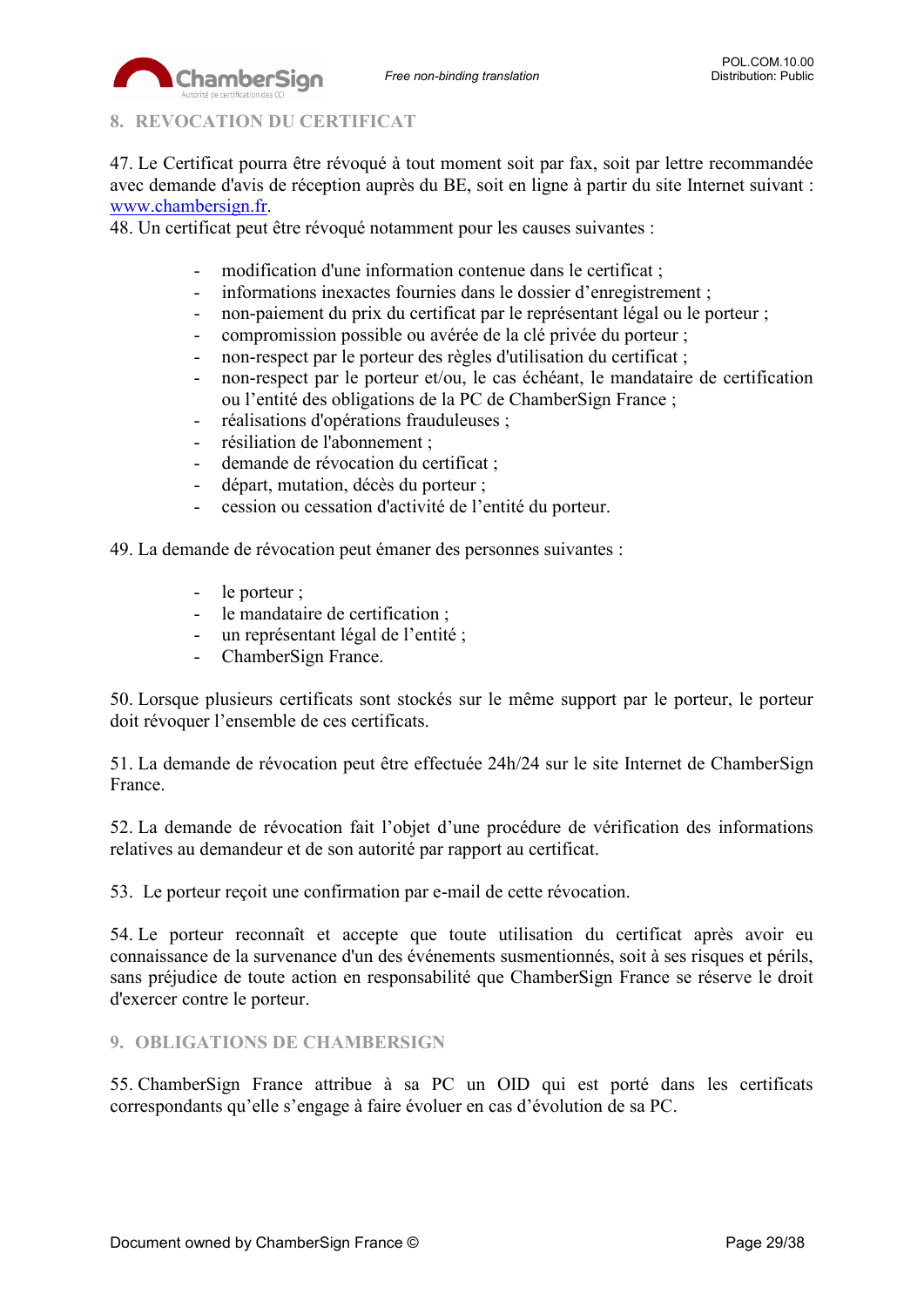

56. Elle s'engage au contrôle par le Bureau d'Enregistrement de l'identification du Porteur, du Représentant Légal et le cas échéant, du Mandataire de Certification se présentant pour obtenir un Certificat de signature.

57. ChamberSign France s'engage à réaliser les prestations de certification selon les modalités et dans les limites des présentes conditions générales.

58. ChamberSign France s'engage à démontrer aux utilisateurs de ses certificats qu'elle a émis un certificat pour un porteur donné et que ce porteur a accepté le certificat.

59. Elle s'engage à tout mettre en oeuvre pour créer et émettre des certificats contenant des informations réputées exactes.

60. Pour cela, ChamberSign France s'engage à s'assurer que le dossier de demande de certificat est complet, que les pièces fournies sont apparemment conformes.

61. Elle s'engage à ce que le certificat de signature électronique soit délivré au porteur dans un délai de 48 heures à compter de la remise d'un dossier complet au bureau d'enregistrement.

62. Elle s'engage à établir, par l'émission d'un certificat, un lien entre l'identité d'une personne et les informations contenues dans ledit certificat.

63. Dans l'hypothèse où le représentant légal aurait recours aux services d'un délégataire, le Bureau d'Enregistrement s'engage à effectuer le contrôle de l'identité du délégataire et la vérification de l'existence du contrat de mandat entre le représentant légal et le délégataire.

64. ChamberSign France prend toutes les mesures raisonnables pour s'assurer que les porteurs sont au courant de leurs droits et obligations concernant l'utilisation et la gestion des clés, des certificats et de l'équipement et des logiciels utilisés aux fins de l'IGC.

65. ChamberSign France prend les dispositions nécessaires pour couvrir ses responsabilités liées à ses opérations et/ou activités et posséder la stabilité financière et les ressources exigées pour fonctionner en conformité avec la PC.

66. ChamberSign France a un devoir général de surveillance quant à la sécurité et l'intégrité des certificats délivrés par elle-même ou l'une de ses composantes.

67. ChamberSign France s'engage sur le bon fonctionnement des certificats qu'elle délivre.

### <span id="page-29-0"></span>**10. OBLIGATIONS DU PORTEUR**

68. Le porteur s'engage à fournir toutes informations utiles, exactes et à jour pour la création et la gestion des certificats pendant toute la durée du contrat.

69. Le porteur est garant de l'exactitude des informations fournies et de l'exhaustivité des pièces justificatives nécessaires, à l'enregistrement conformément à l'article Demande de certificats et renouvellement des présentes conditions générales.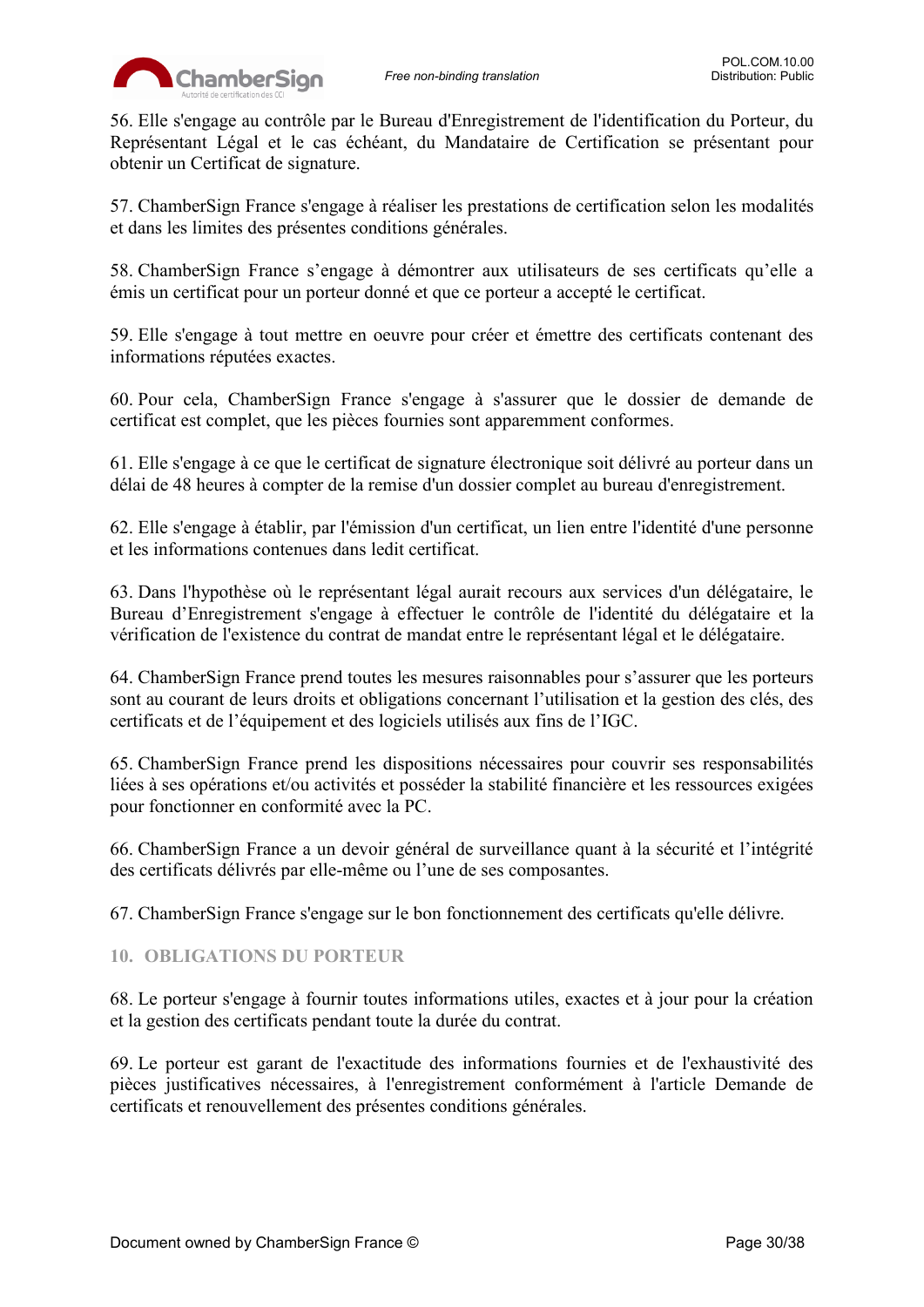

70. Il reconnaît et accepte que les informations fournies à ce titre soient conservées et utilisées par ChamberSign France pour gérer les certificats dans les conditions prévues par la loi et en particulier celles relatives à la protection des données personnelles.

71. Le porteur informe ChamberSign France de toute modification concernant les informations contenues dans son certificat.

72. ChamberSign France se réserve la faculté de procéder à des vérifications aléatoires concernant l'actualité des informations contenues dans le certificat.

73. Les modifications concernant les informations contenues dans le certificat doivent être adressées par courrier avec les pièces justificatives requises au BE de rattachement, dans un délai de 30 jours à compter de leur survenance. A défaut, ChamberSign France se réserve le droit, le délai écoulé, de révoquer le Certificat (ou résilier les conditions générales d'utilisation).

74. Le porteur reconnaît être informé des conditions d'installation des certificats de ChamberSign France. En particulier, le certificat fait l'objet d'un tutoriel disponible sur le site Internet de ChamberSign France.

75. Le porteur choisit le matériel et les logiciels offrant une sécurité en adéquation avec ses besoins pour l'installation et la protection des certificats et des supports physiques.

76. Le porteur s'engage à respecter les usages autorisés des bi-clés et des certificats.

77. Le porteur protège sa clé privée par des moyens appropriés à son environnement.

78. Le porteur protège ses données d'activation et, le cas échéant, les met en œuvre.

79. Le porteur protège l'accès à sa base de certificats.

80. Le porteur respecte les conditions d'utilisation de sa clé privée et du certificat correspondant.

81. Le porteur doit faire, sans délai, une demande de révocation de son certificat auprès du Bureau d'Enregistrement ou sur le site [www.chambersign.fr,](http://www.chambersign.fr/) en cas de compromission ou de suspicion de compromission de sa clé privée (ou de ses données d'activations).

82. Le porteur s'engage à ne pas délivrer le certificat qui lui est attribué ni les codes de protection de ce certificat.

83. Le porteur est informé que les informations personnelles d'identité pourront être utilisées comme éléments d'authentification lors de la demande de révocation.

<span id="page-30-0"></span>**11. OBLIGATIONS DES UTILISATEURS DE CERTIFICATS**

84. Les utilisateurs de certificat s'engagent à respecter les stipulations des présentes conditions générales.

85. Les utilisateurs de certificats vérifient et respectent l'usage pour lequel un certificat a été émis.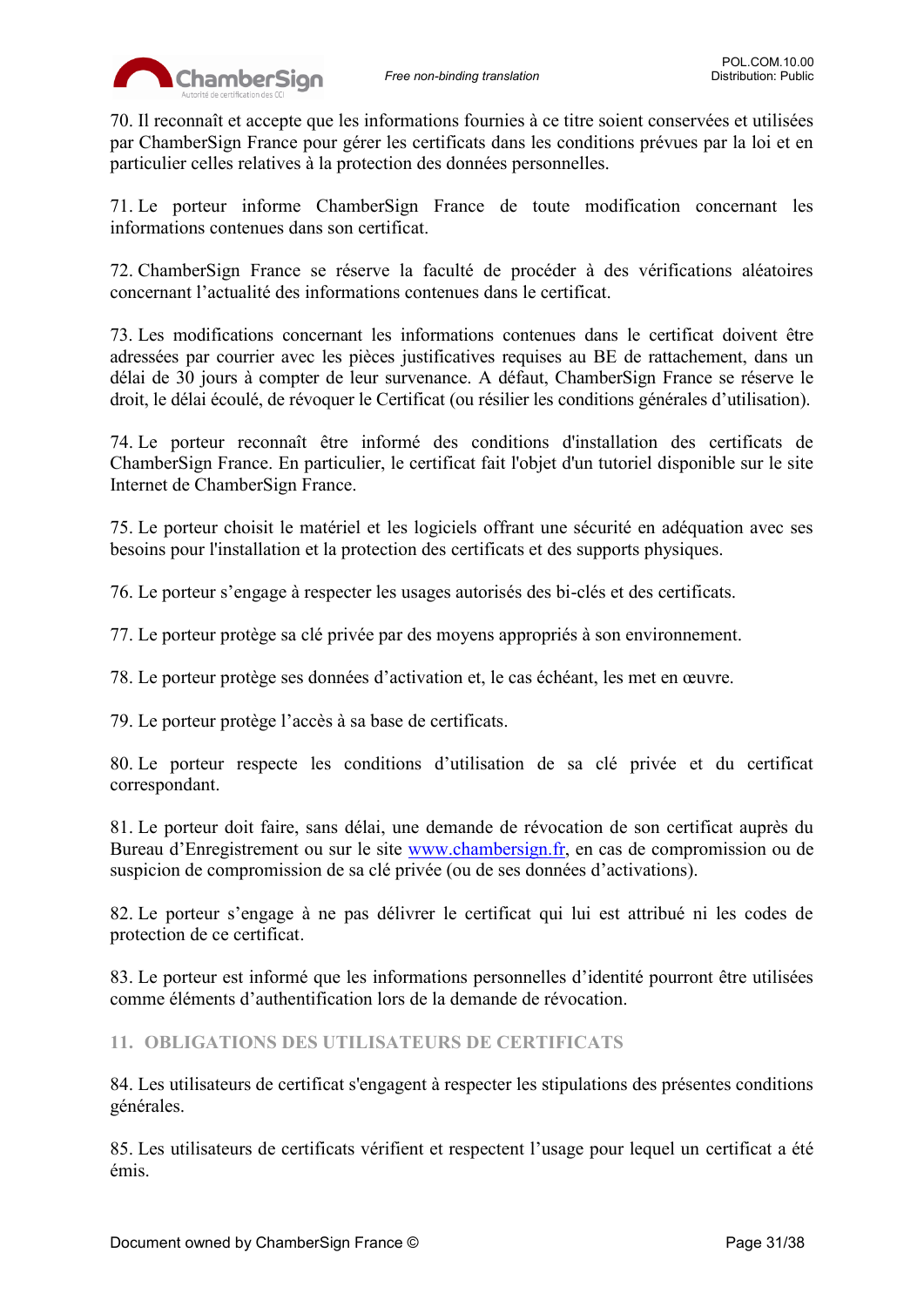

86. Les utilisateurs de certificats contrôlent que le certificat émis par ChamberSign France est référencé au niveau de sécurité et pour le service de confiance requis par l'application.

87. Lorsque le porteur n'est pas le représentant légal de l'entité, il incombe à l'utilisateur de vérifier que le porteur dispose, à la date de signature, des pouvoirs nécessaires pour engager l'entité pour l'acte concerné.

88. Pour chacun des certificats de la chaîne de certification, du certificat du porteur jusqu'à l'autorité de certification racine, les utilisateurs vérifient l'état du certificat et notamment la signature numérique de ChamberSign France, émettrice du certificat considéré, et contrôlent la validité de ce certificat.

89. Les utilisateurs de certificats vérifient et respectent les obligations des utilisateurs de certificats exprimés dans la PC applicable.

### <span id="page-31-0"></span>**12. OBLIGATIONS DU REPRESENTANT LEGAL**

90. Le représentant légal s'engage à respecter les stipulations des présentes conditions générales.

91. Le représentant légal est responsable de la gestion des certificats délivrés à ses employés ou agents dans le cadre du contrat d'abonnement de façon, et s'engage à faire en sorte que tout porteur de certificat délivré dans le cadre de ce contrat d'abonnement respecte les obligations qui y sont afférentes et qu'aucune fraude ou erreur n'est commise. A ce titre, le représentant légal s'assure notamment que le porteur :

- n'utilise pas les certificats à des fins personnelles ;
- communique les informations utiles à la création du certificat et les éventuelles modifications pendant toute la durée du contrat d'abonnement ;
- respecte la procédure de révocation décrite à l'article Révocation;
- conserve secrètes et de manière sécurisée, les données confidentielles et le support physique du certificat.

92. Le représentant légal s'engage à fournir toutes informations utiles, exactes et à jour pour la création et la gestion des certificats pendant toute la durée du contrat.

93. Les modifications concernant les informations contenues dans le certificat doivent être adressées par courrier avec les pièces justificatives requises au BE de rattachement, dans un délai de 30 jours à compter de leur survenance. A défaut, ChamberSign France se réserve le droit, le délai écoulé, de révoquer le Certificat (ou résilier le contrat d'abonnement).

94. Le représentant légal est garant de l'exactitude des informations fournies et de l'exhaustivité des pièces justificatives nécessaires, à l'enregistrement conformément à l'article Demande de certificats et Renouvellement des présentes conditions générales.

95. Il reconnaît et accepte que les informations fournies à ce titre soient conservées et utilisées par ChamberSign France pour gérer les certificats dans les conditions prévues par la loi et en particulier celles relatives à la protection des données personnelles.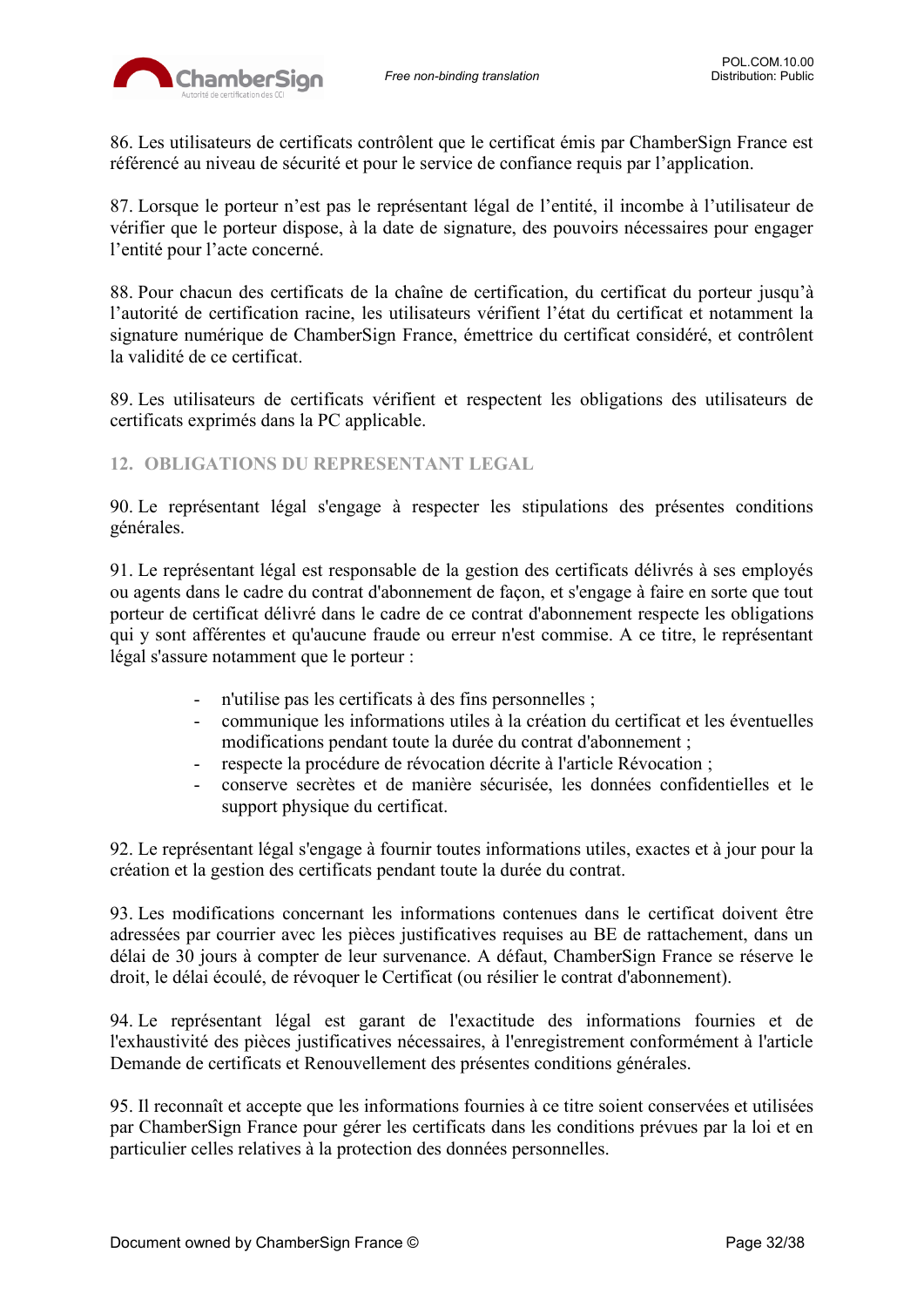

96. Le représentant légal reconnaît être informé des conditions d'installation des certificats de ChamberSign France. En particulier, le certificat fait l'objet d'un tutoriel disponible sur le site Internet de ChamberSign France.

97. Le représentant légal choisit le matériel et les logiciels offrant une sécurité en adéquation avec leurs besoins pour l'installation et la protection des certificats et des supports physiques.

### <span id="page-32-0"></span>**13. PRIX**

98. Le prix du service de certification de signature est déterminé dans les conditions tarifaires émises par ChamberSign France.

- 99. Les modes de règlement acceptés sont les suivants :
	- \* Carte bleue ;
	- \* Virement ;
	- \* Chèque.

100.Aucun escompte n'est accordé en cas de règlement anticipé.

- 101.ChamberSign France se réserve le droit de refacturer au porteur les frais bancaires dans le cas où le chèque serait émis sans provision, ainsi que les frais engendrés en cas d'erreur de paiement de la part du porteur.
- 102.Le certificat est réglé à la date du face à face.
- 103.En cas de non règlement dans les délais, il sera dû conformément à la loi n° 2001-420, une indemnité calculée sur la base du taux appliqué par la banque centrale européenne à son opération de refinancement la plus récente majoré de 10 points de pourcentage.
- 104.Ces pénalités seront applicables dès le jour suivant la date prévue au règlement de la facture et seront exigibles sans qu'aucun rappel ne soit nécessaire.
- 105.En cas de non règlement, ChamberSign France se réserve le droit de révoquer le certificat sans ouvrir droit à dommages et intérêts ni remplacements.
- <span id="page-32-2"></span><span id="page-32-1"></span>**14. GARANTIES ET LIMITES DE GARANTIES**
	- **14.1 GARANTIES**
- 106.ChamberSign France garantit et maintient la cohérence de sa DPC avec sa PC.
- 107.ChamberSign France s'engage à protéger et garantir l'intégrité et la confidentialité des clés secrètes et/ou privées.
- 108.ChamberSign France garantit la sécurité des clés qu'elle remet.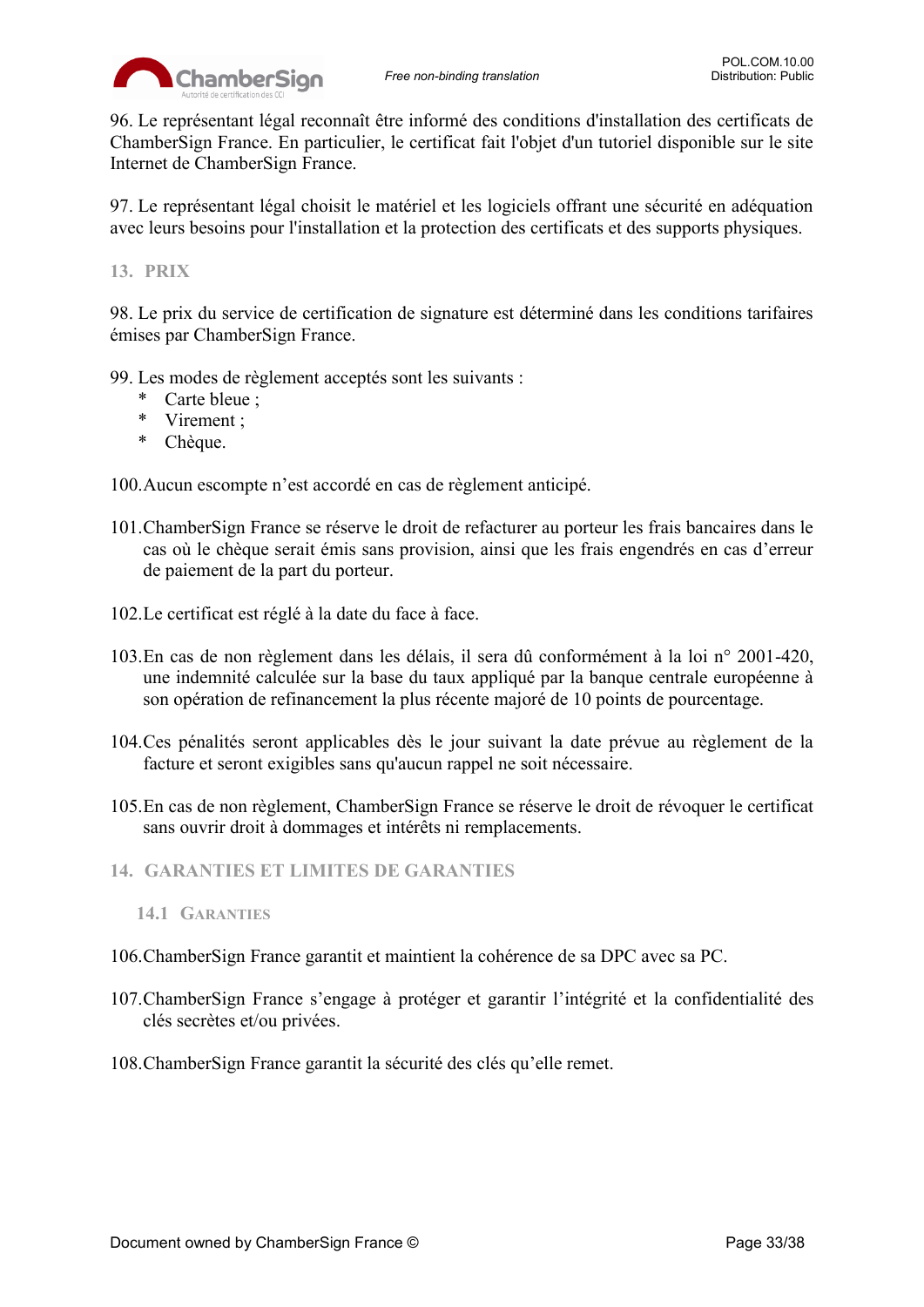<span id="page-33-0"></span>**14.2 LIMITES DE GARANTIE**

- 109.ChamberSign France ne garantit en aucun cas le contenu des messages signés en utilisant son certificat, et seul le porteur est responsable vis-à-vis des tiers du contenu de ces envois.
- <span id="page-33-1"></span>**15. RESPONSABILITE**
- 110.ChamberSign France est responsable de la conformité de sa politique de certification, avec les exigences émises par la PC-Type.
- 111.ChamberSign France assume toute conséquence dommageable résultant du non-respect de sa PC par elle-même ou l'une de ses composantes.
- 112.De plus, ChamberSign France reconnaît engager sa responsabilité en cas de faute ou de négligence, d'elle-même ou de l'une de ses composantes, quelle qu'en soit la nature et la gravité, qui aurait pour conséquence la lecture, l'altération ou le détournement des données personnelles des porteurs à des fins frauduleuses, que ces données soient contenues ou en transit dans les applications de gestion des certificats de ChamberSign France.
- 113.Elle est responsable du maintien du niveau de sécurité de l'infrastructure technique sur laquelle elle s'appuie pour fournir ses services.
- 114.Toute modification ayant un impact sur le niveau de sécurité fourni doit être approuvée par les instances de haut niveau de l'AC.
- 115.Seules les informations pertinentes de la PC mise en place par l'AC figurent dans les conditions générales d'utilisation.
- 116.ChamberSign France ne saurait être tenue responsable du préjudice causé par un usage du certificat dépassant les limites de l'usage autorisé et du plafond des transactions fixé par les présentes.
- 117.La responsabilité de ChamberSign France ne saurait être engagée en cas d'informations inexactes dues à de fausses déclarations, à de faux documents ou à l'absence d'information des modifications survenues dans la situation du porteur, du représentant légal, ou du mandataire de certification lors de la création ou en cours de validité du certificat, que la fausse déclaration, le faux document ou l'omission soit intentionnel ou pas.
- 118.ChamberSign France n'assume aucun engagement, ni aucune responsabilité quant aux conséquences des retards de transmission, altération, erreurs ou pertes de tout message électronique, lettre ou document signés.
- 119.Sans préjudice de l'article Assurance, ChamberSign France ne sera en aucun cas tenue responsable des dommages indirects tels que, par exemple, tout préjudice financier ou commercial, perte de bénéfice ou d'exploitation, trouvant leur origine ou étant la conséquence de l'abonnement ou inhérents à l'utilisation des certificats émis par ChamberSign France.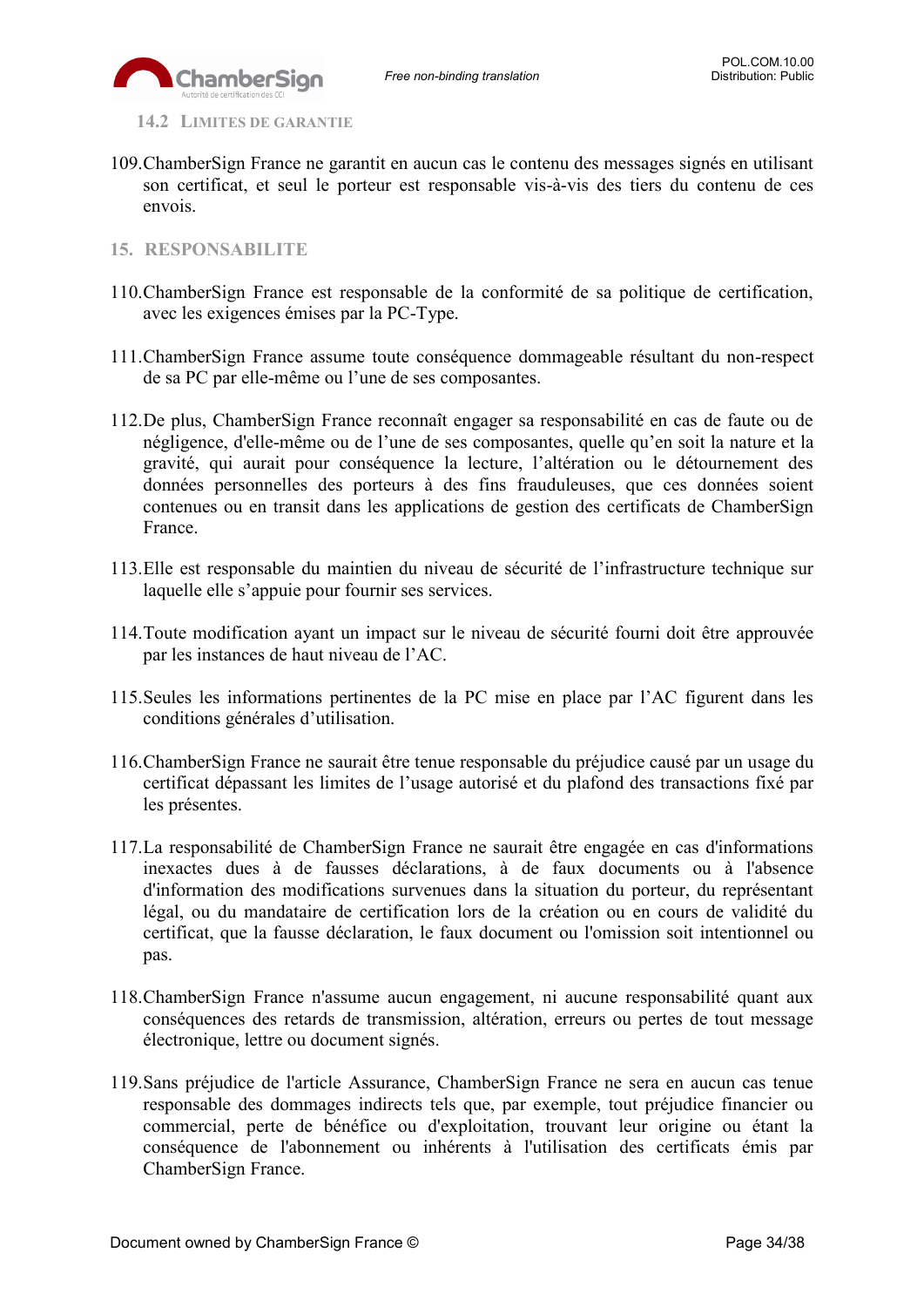

- 120.Elle n'assume aucun engagement ni responsabilité quant à l'utilisation d'un certificat par le porteur, le mandataire de certification, le représentant légal ou l'utilisateur du certificat non conforme aux dispositions des présentes Conditions Générales, notamment pour ce qui concerne les procédures de contrôle de validité du certificat lors d'une transaction.
- 121.Par ailleurs, ChamberSign France ne saurait être responsable des phénomènes liés à l'usure normale des médias informatiques, et notamment de la détérioration des informations portées sur lesdits médias due à l'influence des champs magnétiques.
- 122.ChamberSign France ne saurait être tenue pour responsable des dommages liés notamment à une interruption ou un dysfonctionnement des services et applications de l'utilisateur de certificats.
- 123.Si le représentant légal a fait l'acquisition d'un ou plusieurs supports physiques, ChamberSign France n'est responsable que de leur délivrance physique.
- 124.En cas de dysfonctionnement du support physique ou de son logiciel pilote associé, CSF en assure le remplacement.
- 125.ChamberSign France ne saurait être responsable de l'usage de la clé privée du porteur, qui en a la responsabilité personnelle. Tout dommage lié à la compromission de la clé privée est à la charge du représentant légal.
- 126.ChamberSign France ne saurait voir sa responsabilité engagée du fait d'une utilisation illicite du certificat dès lors que le représentant légal, le mandataire de certification ou le porteur n'aura pas effectué une demande de révocation conformément aux présentes conditions générales.
- <span id="page-34-0"></span>**16. ASSURANCE**
- 127.ChamberSign France a souscrit, pour l'ensemble des dommages corporels, matériels et immatériels résultant de son activité, auprès de Gras Savoye une assurance couvrant les conséquences de sa responsabilité civile professionnelle.
- 128.Aux termes du contrat d'assurance souscrit par ChamberSign France, le porteur pourra bénéficier du remplacement du Certificat perdu, ou volé.

### <span id="page-34-1"></span>**17. CONFIDENTIALITE**

129.Dans le cadre des présentes, l'ensemble des informations est confidentiel et recouvre toutes informations ou toutes données communiquées par les parties par écrit ou oralement.

130.Les parties s'engagent à :

- traiter les informations confidentielles avec le même degré de protection qu'elles accordent à leurs propres informations confidentielles de même importance ;
- garder les informations confidentielles et qu'elles ne soient pas divulguées ni susceptibles de l'être directement ou indirectement à tout tiers ;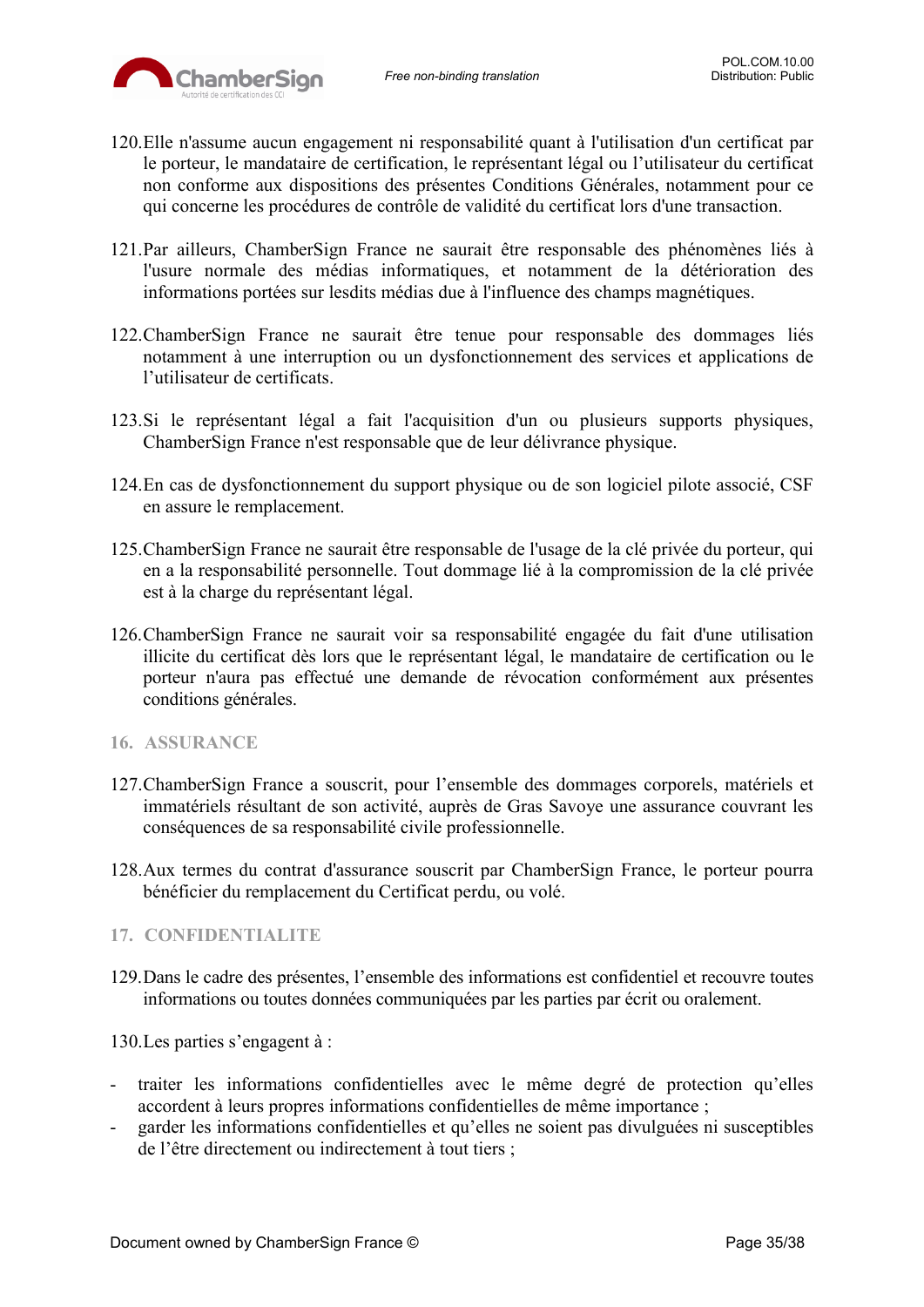

- éviter que les informations confidentielles ne soient ni copiées, ni reproduites, ni dupliquées, en partie ou en totalité, lorsque de telles copies, reproductions ou duplications ne sont pas directement liées à l'exécution des présentes.
- <span id="page-35-0"></span>**18. PROPRIETE INTELLECTUELLE**
- 131.Les parties déclarent et garantissent avoir la libre disposition des marques, noms, dénominations, et autres signes distinctifs destinés à être utilisés dans le cadre des présentes.
- <span id="page-35-1"></span>**19. DONNEES A CARACTERE PERSONNEL**
- 132.Les données à caractère personnel recueillies par ChamberSign France pour les besoins de la délivrance et de la conservation des certificats peuvent l'être directement auprès de la personne concernée ou indirectement auprès du représentant légal ou du mandataire de certification et ne seront traitées que pour les fins en vue desquelles elles ont été recueillies.
- 133.ChamberSign France déclare et garantit que les données à caractère personnel collectées dans le cadre des présentes ainsi que les traitements dont elle est le responsable sont traitées conformément aux dispositions de la loi n°78-17 du 6 janvier 1978 relative à l'informatique, aux fichiers et aux libertés.
- 134.En particulier, ChamberSign France fait son affaire de l'observation vis-à-vis des personnes concernées par la collecte et le traitement de données à caractère personnel des informations prescrites à l'article 32 de la loi du 6 janvier 1978.
- 135.ChamberSign France assure la confidentialité et la sécurité des données collectées dans le cadre des présentes.
- 136.Toutefois, ces données pourront être transmises à l'opérateur technique de ChamberSign France, qui respecte la même politique de confidentialité que ChamberSign France.
- 137.Le représentant légal, le mandataire de certification et le porteur peuvent écrire à ChamberSign France, à l'adresse suivante : ChamberSign France - 46 avenue de la Grande Armée - 75 017 Paris, pour exercer leurs droits d'accès, d'interrogation, d'opposition pour motif légitime, et de rectification à l'égard des informations les concernant et faisant l'objet d'un traitement par ChamberSign France, dans les conditions prévues par la loi du 6 janvier 1978.
- 138.Le représentant légal, le mandataire de certification et le porteur disposent de la faculté de s'opposer, sans frais et sans motif, à ce que les données le concernant soient utilisées à des fins de prospection, notamment commerciale.
- <span id="page-35-2"></span>**20. RESILIATION DE L'ABONNEMENT**
- 139.Le représentant légal, le mandataire de certification ou le porteur pourra résilier l'abonnement à tout moment et sans cause.
- 140.Dans ce cas, il ne peut prétendre au remboursement des sommes déjà versées au titre de l'abonnement au service de certification de ChamberSign France.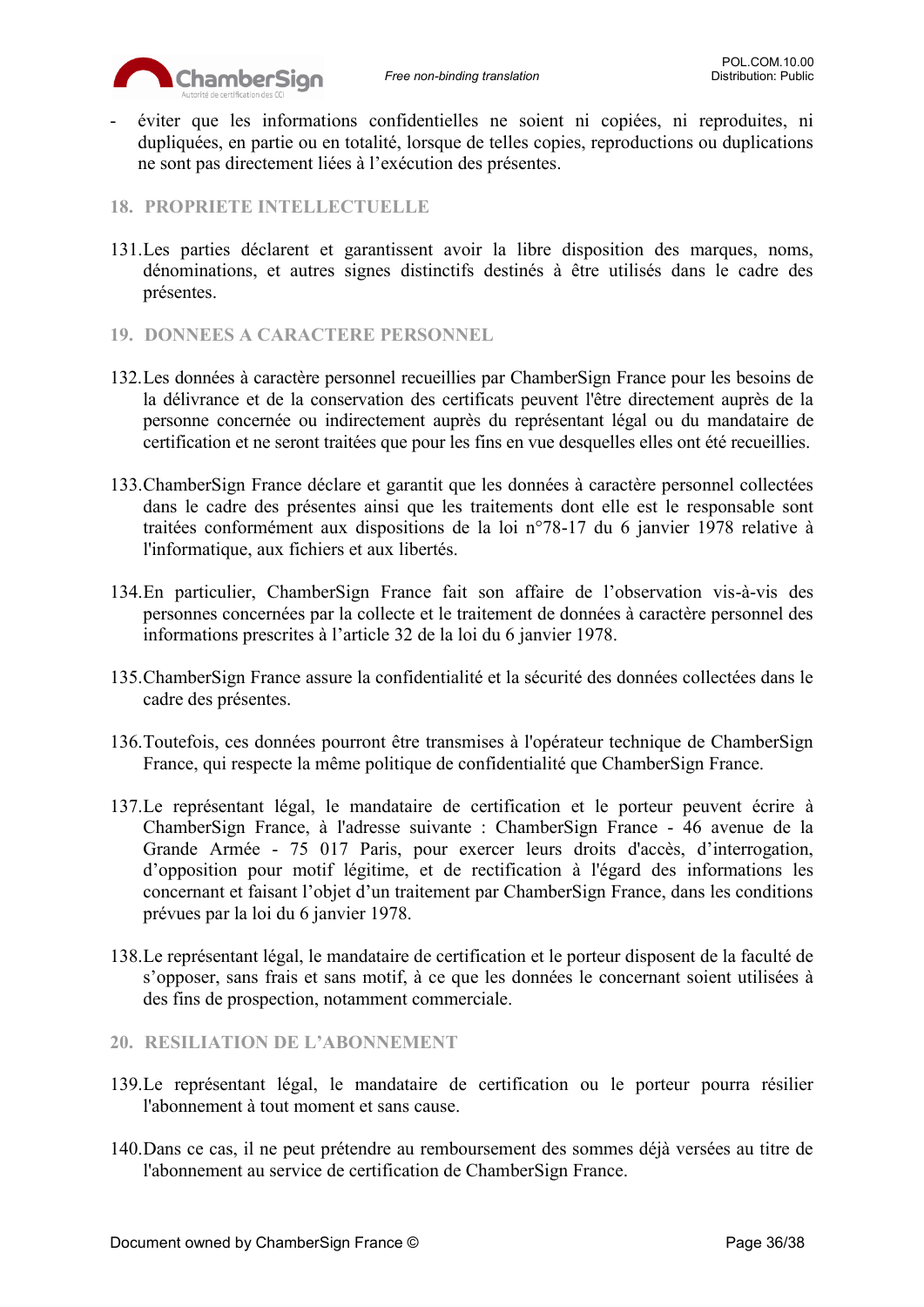

141.De son côté, ChamberSign France pourra résilier l'abonnement de façon anticipée si le représentant légal, le mandataire de certification ou le porteur ne respecte pas les obligations contractuelles mises à sa charge, après une mise en demeure par courrier recommandé avec accusé de réception, restée infructueuse pendant 30 jours.

142.L'abonnement est résilié de plein droit :

- en cas d'expiration de l'ensemble des certificats n'ayant pas donné lieu à renouvellement ;
- en cas de révocation des certificats ;
- en cas de non paiement du prix de l'abonnement.

Si après révocation, ChamberSign France reçoit de la même personne, une nouvelle demande de certificat, un nouveau dossier sera constitué et les Conditions Générales d'Utilisation seront alors à nouveau à signer.

143.En cas de résiliation intervenant avant la fin de la durée de validité attachée au certificat, pour un motif non imputable à ChamberSign France, le prix versé par le représentant légal ou par le porteur restera acquis à ChamberSign France.

## <span id="page-36-0"></span>**21. BONNE FOI**

144.Les parties conviennent d'exécuter leurs obligations avec une parfaite bonne foi.

## <span id="page-36-1"></span>**22. CONSERVATION**

145.ChamberSign France conservera les documents relatifs à la preuve du contrôle d'identification des porteurs pendant les délais prévus dans la politique de certification.

146. Les journaux d'évènement sont conservés sur site pendant une durée de 30 jours.

147. Après leur génération, ils sont archivés dans un bref délai et au plus tard sous le délai d'un jour et pendant cinq ans.

148.Les dossiers d'enregistrement sont archivés pendant une durée de 5 ans.

- 149.Les certificats de ChamberSign France et des porteurs, ainsi que les LCR émis par ChamberSign France sont archivés pendant une durée de 5 ans.
- 150.S'agissant des documents dont la durée d'archivage est supérieure à 5 ans, il revient au porteur de faire le nécessaire pour garantir l'archivage du certificat à des fins de vérification de la validité de la signature.
- 151.Les dossiers de demande de certificat acceptés sont archivés pendant une durée nécessaire aux besoins de fourniture de la preuve de la certification dans des procédures légales, conformément à la loi applicable.